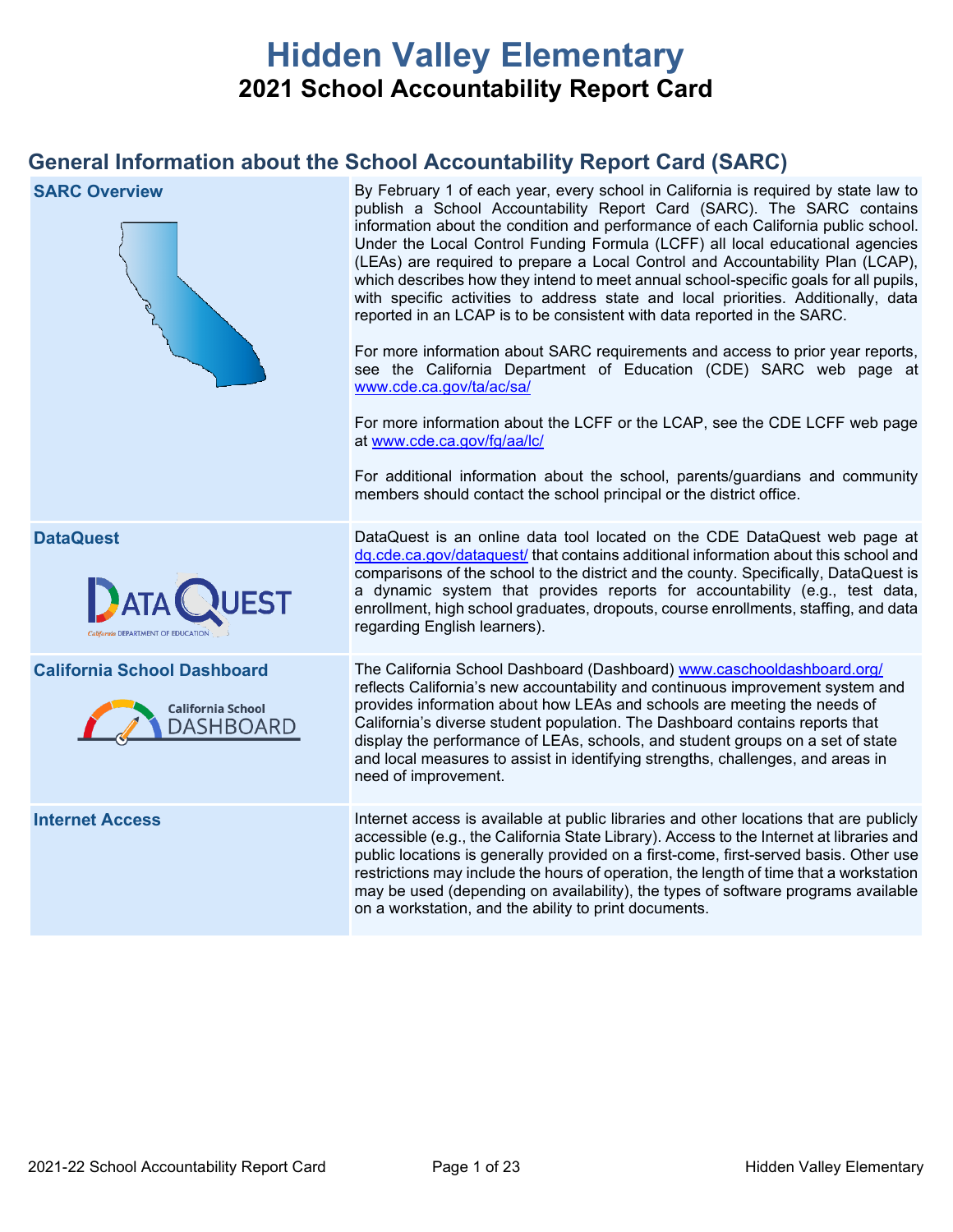# **2021-22 School Contact Information**

| <b>School Name</b>                                | <b>Hidden Valley Elementary</b>                |  |  |  |
|---------------------------------------------------|------------------------------------------------|--|--|--|
| <b>Street</b>                                     | 46 Green Valley Court                          |  |  |  |
| City, State, Zip                                  | San Anselmo, Ca, 94960-1112                    |  |  |  |
| <b>Phone Number</b>                               | 415-454-7409                                   |  |  |  |
| <b>Principal</b>                                  | Kristi Fish                                    |  |  |  |
| <b>Email Address</b>                              | kfish@rossvalleyschools.org                    |  |  |  |
| <b>School Website</b>                             | https://www.rossvalleyschools.org/hiddenvalley |  |  |  |
| County-District-School (CDS) Code 21 750020124578 |                                                |  |  |  |

| 2021-22 District Contact Information |                                        |  |  |  |
|--------------------------------------|----------------------------------------|--|--|--|
| <b>District Name</b>                 | Ross Valley Elementary School District |  |  |  |
| <b>Phone Number</b>                  | (415) 454-2162                         |  |  |  |
| Superintendent                       | Marci Trahan                           |  |  |  |
| <b>Email Address</b>                 | superintendent@rossvalleyschools.org   |  |  |  |
| <b>District Website Address</b>      | www.rossvalleyschools.org              |  |  |  |

### **2021-22 School Overview**

At Hidden Valley School, we are very proud of the warm camaraderie that exists among our staff and parents, and the strong focus on learning and citizenship that we maintain. Our talented teachers and support staff take great pride in their work and are focused on ensuring that Hidden Valley keeps the focus on our students, providing a program of academic excellence, cultural richness, social, emotional and physical development that educates, supports, challenges and inspires each child. Our phenomenal PTO and YES Foundation continually supports the school to allow combined efforts to provide the quality educational experience all students deserve.

Our school is located in a quiet valley, nestled against open space with gorgeous view s of Mt. Tamalpais. Hidden Valley School opened in 1954 and is one of five schools in the Ross Valley School District. Ross Valley School District, in general, and Hidden Valley, in particular, is a community that nurtures and treasures its children. It is because of this that the community is committed to the support of a rich educational experience. Parents, teachers, local businesses and children have all become partners in this mission. This cooperative spirit creates our unique Hidden Valley learning community. The welcoming school environment and culture are qualities that our families enjoy.

Our teachers and students are the heart of our school community. We have a school population of approximately 250 students, TK through fifth grade. The welcoming school environment and culture are qualities about Hidden Valley that our families enjoy. Our education program is supported by 12 regular education teachers, a Resource Specialist and special education staff including a part time school counselor, as well as Music, Art, and PE classes.

We encourage parents to become an active participant in the life of Hidden Valley School. There are many ways to become involved in school programs and activities: working with the PTO and its many programs and projects; participating in School Site Council; supporting YES; working as a classroom volunteer; or attending the various community functions.

### SCHOOL DESCRIPTION

Our campus is a community-oriented facility - used after hours to support the community. The site is shared with a non-profit operated before-and-after school day care. The school fields are shared with San Anselmo Recreation Department so that Hidden Valley facilities can be utilized for community recreational programming. Upkeep of our school grounds and gardens is a shared responsibility between community organizations, parent volunteers and the school district staff. Our Parent Teacher Organization Board aligns yearly goals with our school improvement plan to provide additional support and materials to ensure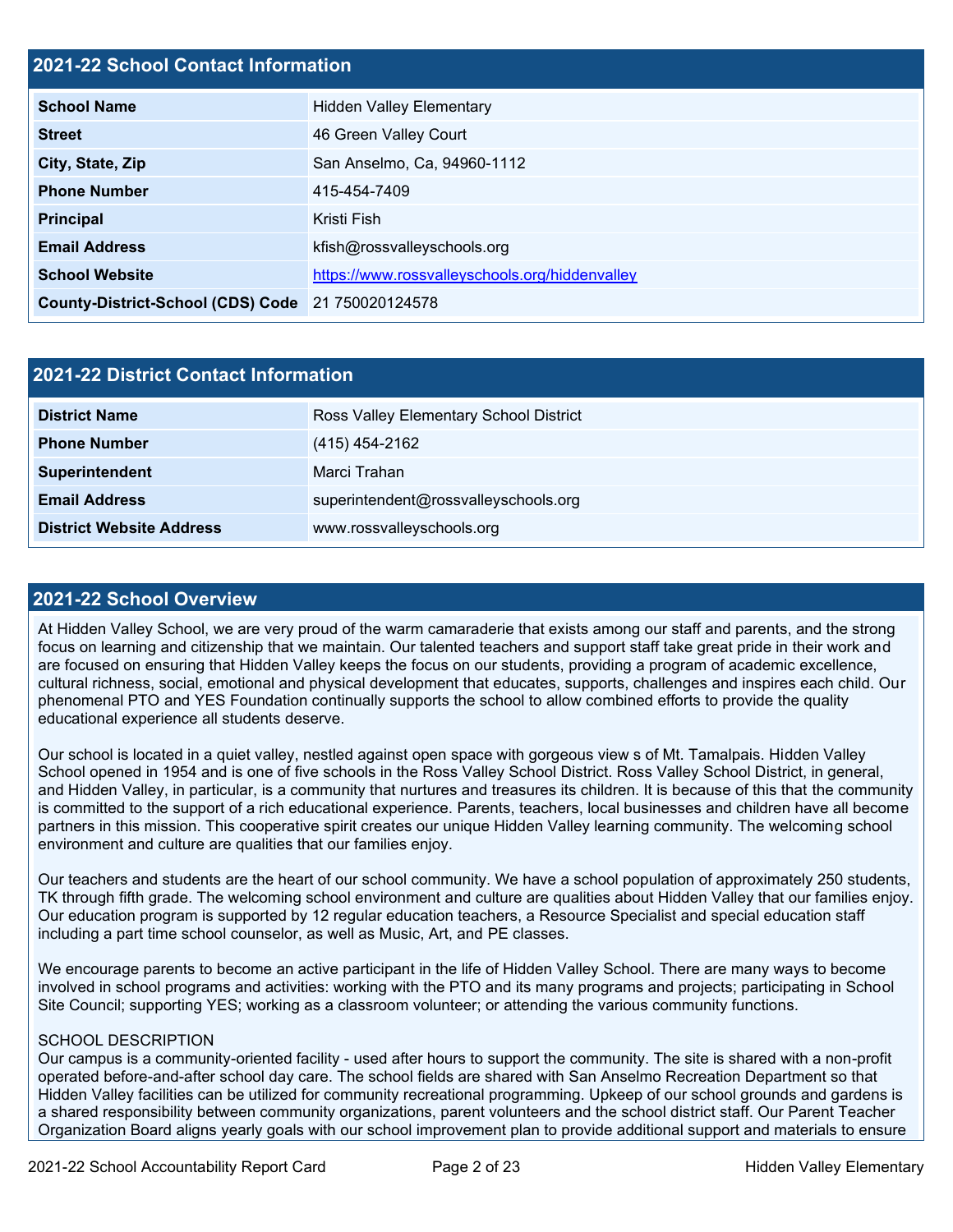## **2021-22 School Overview**

student success. The PTO actively solicits participation from the community in monthly meetings, our annual fundraiser, the Fun Run and community family events. The school garden is tended by students, teachers, and parent volunteers working closely with staff.

All programs in the Site Plan are based on state content and performance standards. Goals are established annually and made explicit in the objectives and activities in each section of the plan. These goals are supported by professional development at site and district meetings, staff development days, and conferences. The plan supports learning for all students school-wide with additional funding and services provided for special education and English Language Learners.

### MISSION STATEMENT

The Hidden Valley mission is to provide comprehensive learning experiences based on best practices:

- where students will develop confidence in their ability to think for themselves, analyze a variety of situations, find creative solutions, and generate a love of learning, and;
- where students will approach the world beyond their immediate community with a sense of respect, wonder and responsibility;
- where students will be challenged to reach their highest learning potential within a rigorous academic context enriched by art instruction.

We prepare our students to be self-motivated, knowledgeable, and caring life-long learners!

# **About this School**

# **2020-21 Student Enrollment by Grade Level**

| <b>Grade Level</b>      | <b>Number of Students</b> |
|-------------------------|---------------------------|
| Kindergarten            | 36                        |
| Grade 1                 | 44                        |
| Grade 2                 | 42                        |
| Grade 3                 | 42                        |
| Grade 4                 | 36                        |
| Grade 5                 | 55                        |
| <b>Total Enrollment</b> | 255                       |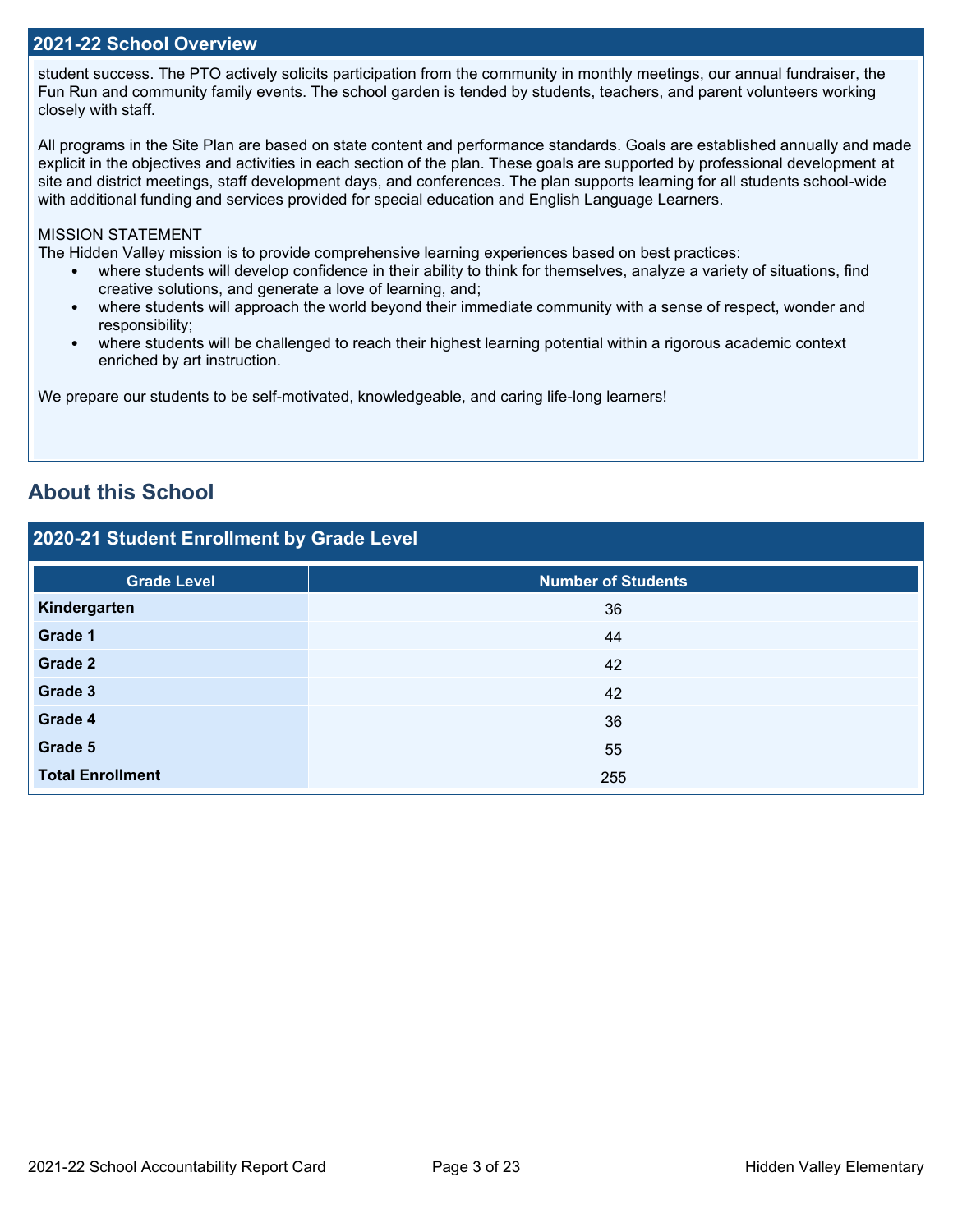# **2020-21 Student Enrollment by Student Group**

| <b>Student Group</b>                   | <b>Percent of Total Enrollment</b> |
|----------------------------------------|------------------------------------|
| American Indian or Alaska Native       | 0.4                                |
| Asian                                  | 1.2                                |
| <b>Black or African American</b>       | 0.8                                |
| <b>Filipino</b>                        | 0.4                                |
| <b>Hispanic or Latino</b>              | 9.8                                |
| <b>Two or More Races</b>               | 14.5                               |
| <b>White</b>                           | 72.9                               |
| <b>English Learners</b>                | 2.7                                |
| <b>Socioeconomically Disadvantaged</b> | 8.2                                |
| <b>Students with Disabilities</b>      | 4.7                                |

# **A. Conditions of Learning State Priority: Basic**

The SARC provides the following information relevant to the State priority: Basic (Priority 1):

- Degree to which teachers are appropriately assigned and fully credentialed in the subject area and for the pupils they are teaching;
- Pupils have access to standards-aligned instructional materials; and
- School facilities are maintained in good repair

Note: For more information refer to the Updated Teacher Equity Definitions web page at<https://www.cde.ca.gov/pd/ee/teacherequitydefinitions.asp>

# **2019-20 Teacher Preparation and Placement**

| <b>Authorization/Assignment</b>                                                                 | 2019-20 |
|-------------------------------------------------------------------------------------------------|---------|
| Fully (Preliminary or Clear) Credentialed for Subject and Student Placement (properly assigned) |         |
| Intern Credential Holders Properly Assigned                                                     |         |
| Teachers Without Credentials and Misassignments ("ineffective" under ESSA)                      |         |
| Credentialed Teachers Assigned Out-of-Field ("out-of-field" under ESSA)                         |         |
| Unknown                                                                                         |         |
| <b>Total Teaching Positions</b>                                                                 |         |

Note: The data in this table is based on Full Time Equivalent (FTE) status. One FTE equals one staff member working full time; one FTE could also represent two staff members who each work 50 percent of full time. Additionally, an assignment is defined as a position that an educator is assigned to based on setting, subject, and grade level. An authorization is defined as the services that an educator is authorized to provide to students.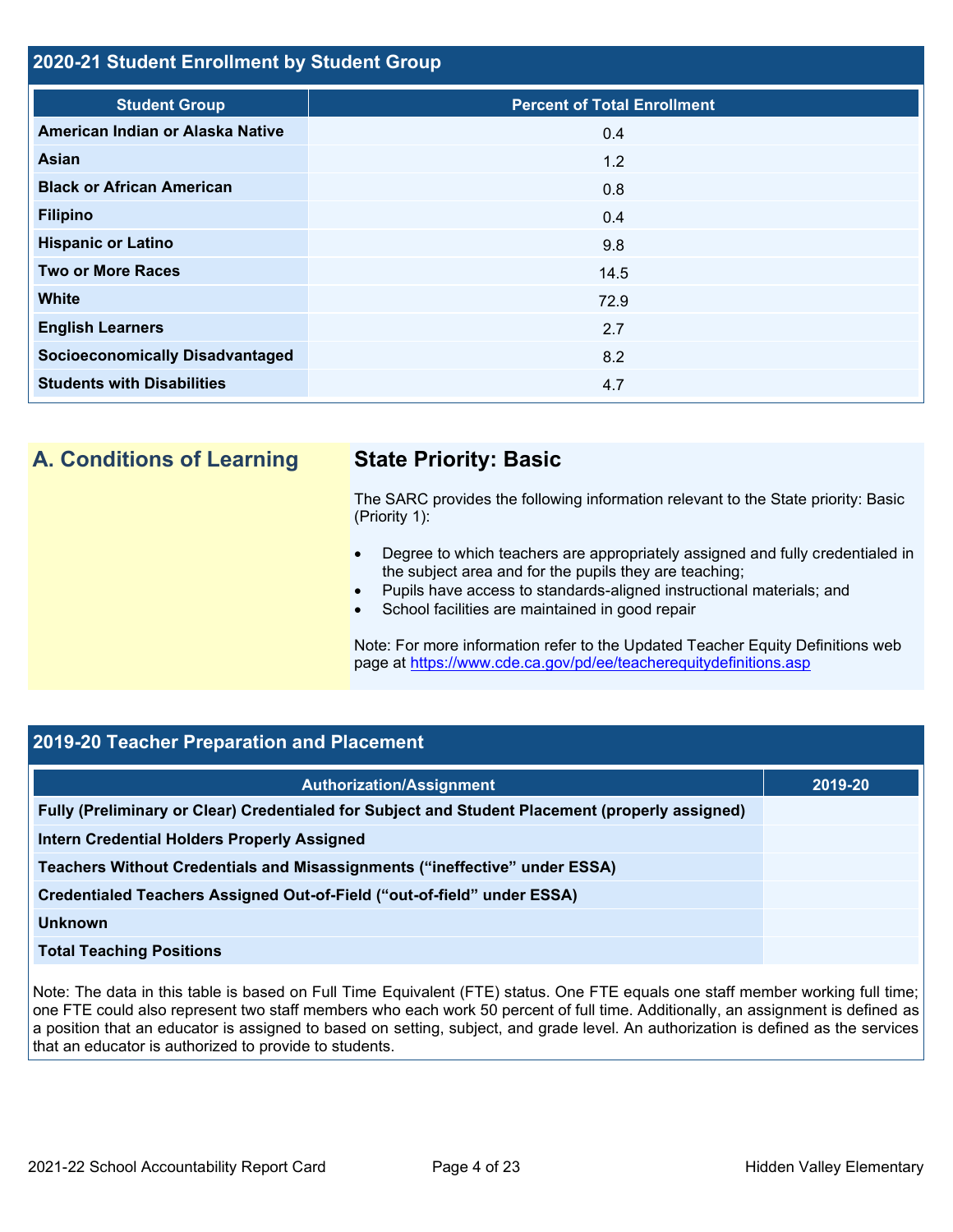## **2019-20 Teachers Without Credentials and Misassignments (considered "ineffective" under ESSA)**

| <b>Authorization/Assignment</b>                              | 2019-20 |  |
|--------------------------------------------------------------|---------|--|
| <b>Permits and Waivers</b>                                   |         |  |
| <b>Misassignments</b>                                        |         |  |
| <b>Vacant Positions</b>                                      |         |  |
| <b>Total Teachers Without Credentials and Misassignments</b> |         |  |

# **2019-20 Credentialed Teachers Assigned Out-of-Field (considered "out-of-field" under ESSA)**

| <b>Indicator</b>                                       | 2019-20 |  |
|--------------------------------------------------------|---------|--|
| Credentialed Teachers Authorized on a Permit or Waiver |         |  |
| <b>Local Assignment Options</b>                        |         |  |
| <b>Total Out-of-Field Teachers</b>                     |         |  |

| 2019-20 Class Assignments                                                                                                                           |         |  |
|-----------------------------------------------------------------------------------------------------------------------------------------------------|---------|--|
| Indicator                                                                                                                                           | 2019-20 |  |
| <b>Misassignments for English Learners</b><br>(a percentage of all the classes with English learners taught by teachers that are misassigned)       |         |  |
| No credential, permit or authorization to teach<br>(a percentage of all the classes taught by teachers with no record of an authorization to teach) |         |  |

# **2021-22 Quality, Currency, Availability of Textbooks and Other Instructional Materials**

All Ross Valley School District students have access to high-quality textbooks and instructional materials pursuant to the settlement of Williams vs. the State of California. The Ross Valley School District establishes a committee of teacher leaders for the review and adoption of standards-aligned curriculum materials; recommendations are then made to the board of trustees for approval. During the 2021-22 school year, the district is continuing to explore science curriculum materials to pilot in the 2022-23 school year. The below table displays information about the quality, currency, and availability of the standardsaligned textbooks and other instructional materials used at the school (as of January 2022).

#### **Year and month in which the data were collected Server Server Server Server Server Server Server Server Server Server Server Server Server Server Server Server Server Server Server Server Server Server Server Server Serve**

| <b>Subject</b>               | Textbooks and Other Instructional Materials/year of<br><b>Adoption</b>                  | <b>From</b><br><b>Most</b><br><b>Recent</b><br><b>Adoption</b> | <b>Percent</b><br><b>Students</b><br><b>Lacking Own</b><br><b>Assigned</b><br>Copy |
|------------------------------|-----------------------------------------------------------------------------------------|----------------------------------------------------------------|------------------------------------------------------------------------------------|
| <b>Reading/Language Arts</b> | Lucy Calkins Units of Study in Reading and Writing,<br>Fundations, Words Their Way/2015 | Yes                                                            | 0                                                                                  |
| <b>Mathematics</b>           | Bridges Mathematics (TK-5th)/2017                                                       | Yes                                                            | 0                                                                                  |
| <b>Science</b>               | CA Foss Kits, Mystery Science (TK-5th)                                                  | Yes                                                            | 0                                                                                  |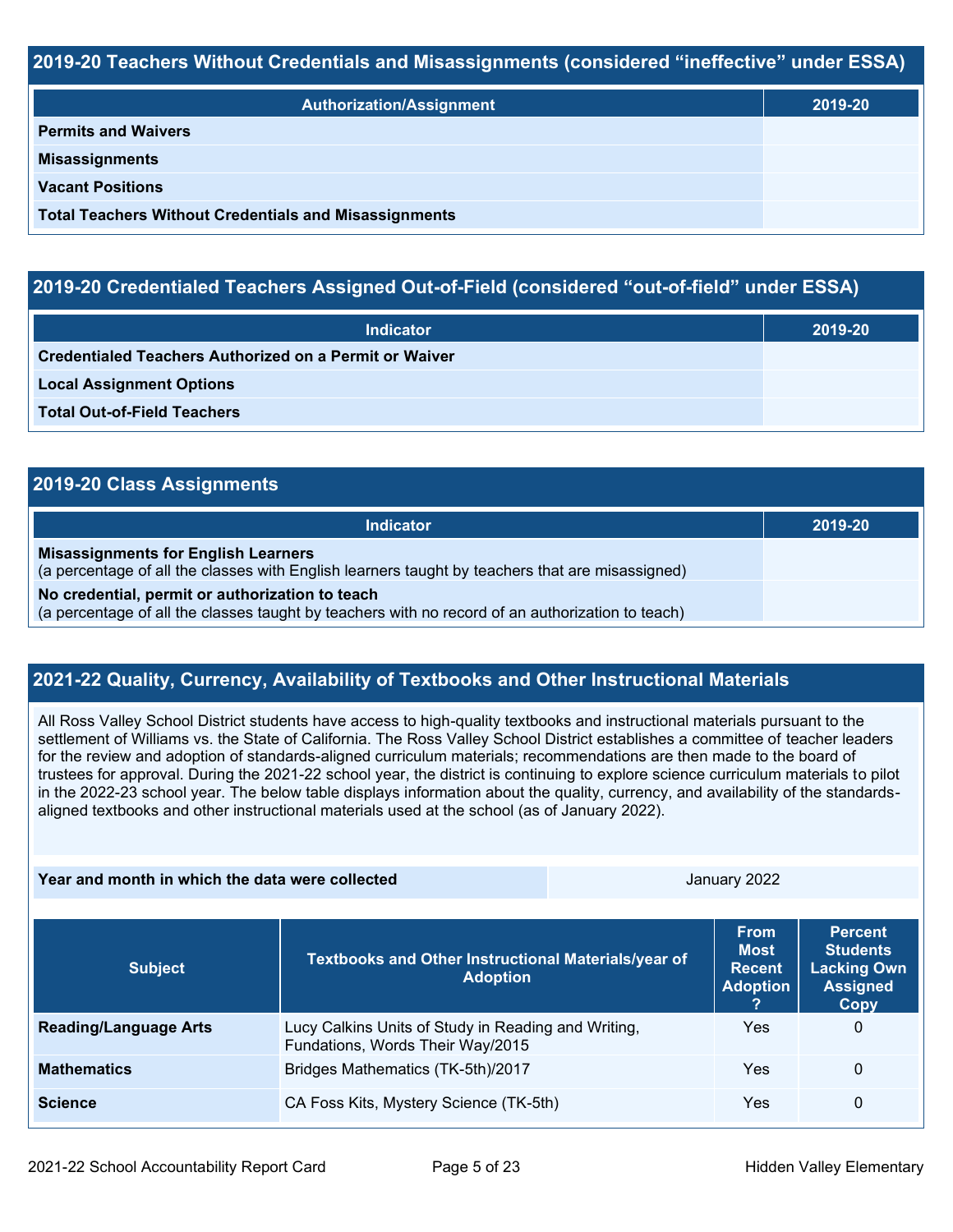| <b>History-Social Science</b>                          | Pearson Scott Foresman; supplemental resources and<br>teacher-created materials | Yes | 0 |
|--------------------------------------------------------|---------------------------------------------------------------------------------|-----|---|
| <b>Foreign Language</b>                                |                                                                                 |     | 0 |
| <b>Health</b>                                          |                                                                                 |     | 0 |
| <b>Visual and Performing Arts</b>                      | Variety of resources based on Visual and Performing Arts<br>Standards           | Yes | 0 |
| <b>Science Laboratory Equipment</b><br>$(grades 9-12)$ |                                                                                 |     |   |

# **School Facility Conditions and Planned Improvements**

The Ross Valley School District passed a \$41 million facility bond in November 2010 to accommodate increased enrollment and replacement and/or repairs at Hidden Valley School and other schools in the district. In summer of 2016, 3 modular classrooms were added to replace the two portables. New playground and basketball courts were added.

Ross Valley School District uses Integrated Pest Management (IPM) strategies and the least toxic method of pest control possible as a means to control unwanted pests. In accordance with AR 3514.2 IPM strategy focuses on long-term prevention or suppression of pest problems through a combination of techniques such as monitoring for pest presence and establishing treatment threshold levels, using non-chemical practices to make the habitat less conducive to pest development, improving sanitation, and employing mechanical and physical controls. Pesticides that pose the least possible hazard and are effective in a manner that minimizes risks to people, property, and the environment are used only after careful monitoring indicates they are needed according to established guidelines and treatment thresholds. ( California Education Code §17609; Food and Agricultural Code§ 13181)

| Year and month of the most recent FIT report                        |                     |              | January 2022 |                                                                                                                                                                         |
|---------------------------------------------------------------------|---------------------|--------------|--------------|-------------------------------------------------------------------------------------------------------------------------------------------------------------------------|
| <b>System Inspected</b>                                             | <b>Rate</b><br>Good | Rate<br>Fair | Rate<br>Poor | <b>Repair Needed and Action Taken or Planned</b>                                                                                                                        |
| <b>Systems:</b><br>Gas Leaks, Mechanical/HVAC, Sewer                | X                   |              |              |                                                                                                                                                                         |
| Interior:<br><b>Interior Surfaces</b>                               | X                   |              |              | Rating was 90.0% with 4 deficiences noted,<br>Deficiences include loose Ceiling tiles, and some<br>molding missing in some areas.                                       |
| <b>Cleanliness:</b><br>Overall Cleanliness, Pest/Vermin Infestation | X                   |              |              |                                                                                                                                                                         |
| <b>Electrical</b>                                                   | $\sf X$             |              |              | Rating is 100.0%. Deficiencies from prior year<br>were fully addressed.                                                                                                 |
| <b>Restrooms/Fountains:</b><br>Restrooms, Sinks/ Fountains          | X                   |              |              |                                                                                                                                                                         |
| Safety:<br>Fire Safety, Hazardous Materials                         | X                   |              |              | Fire Safety rating is 100% and there were no<br>deficiencies. Hazardous Materials rating is<br>93.18% with 3 deficiences noted. These<br>deficiences are paint chipping |
| Structural:<br>Structural Damage, Roofs                             | $\mathsf{X}$        |              |              | Rating is 94.3% with 5 deficiencies noted.<br>Deficiences include dry rot in a shed, and HVAC<br>cover.                                                                 |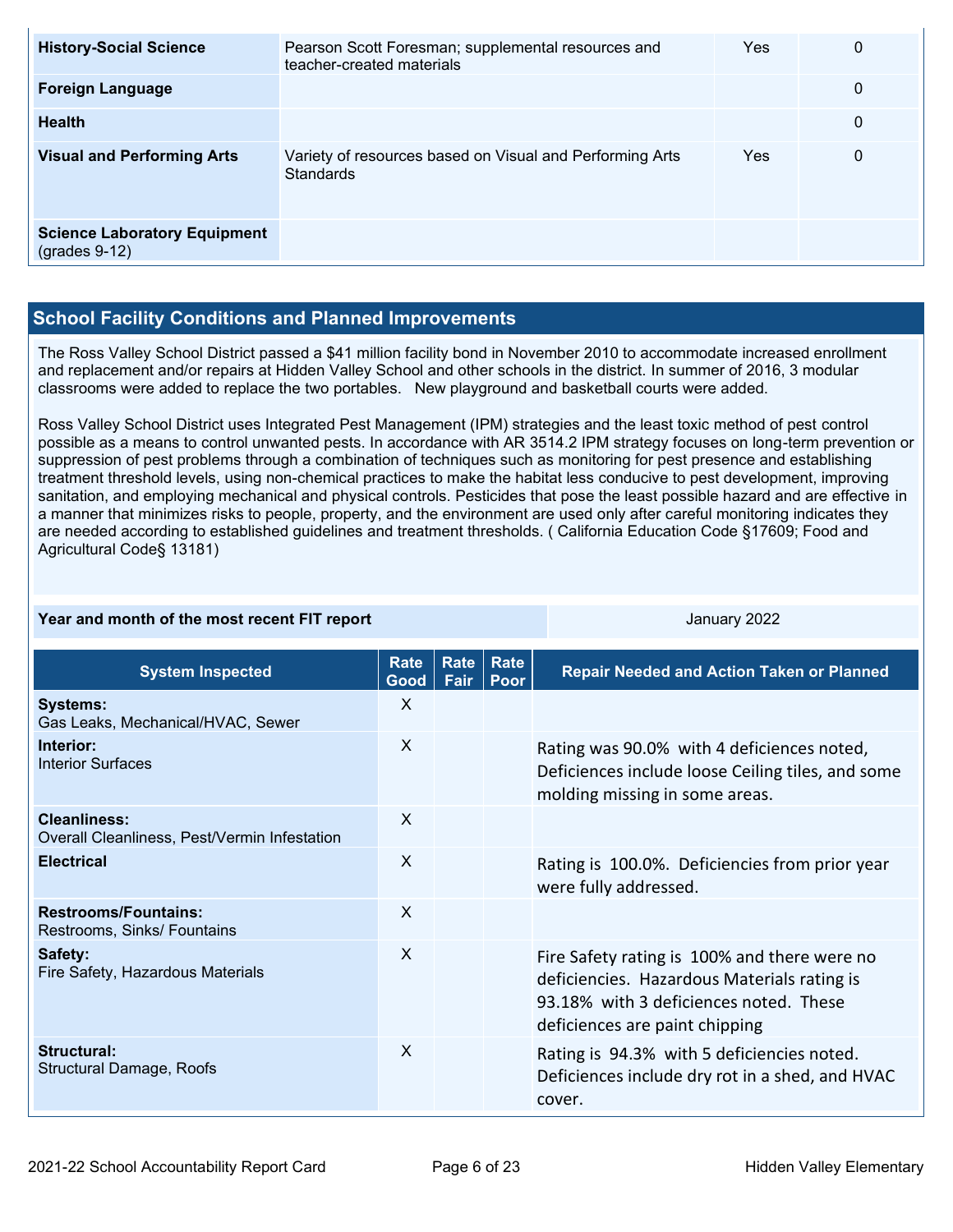| <b>School Facility Conditions and Planned Improvements</b>             |  |                                                                                                                                                     |  |
|------------------------------------------------------------------------|--|-----------------------------------------------------------------------------------------------------------------------------------------------------|--|
| External:<br>Playground/School Grounds, Windows/<br>Doors/Gates/Fences |  | Playground/School Grounds rating is 97.7% with<br>2 deficiencies noted. These are hole in concrete,<br>large seems causing trip hazards, and broken |  |

asphalt near tennis courts.

| <b>Overall Facility Rate</b> |      |      |      |
|------------------------------|------|------|------|
| <b>Exemplary</b>             | Good | Fair | Poor |
|                              |      |      |      |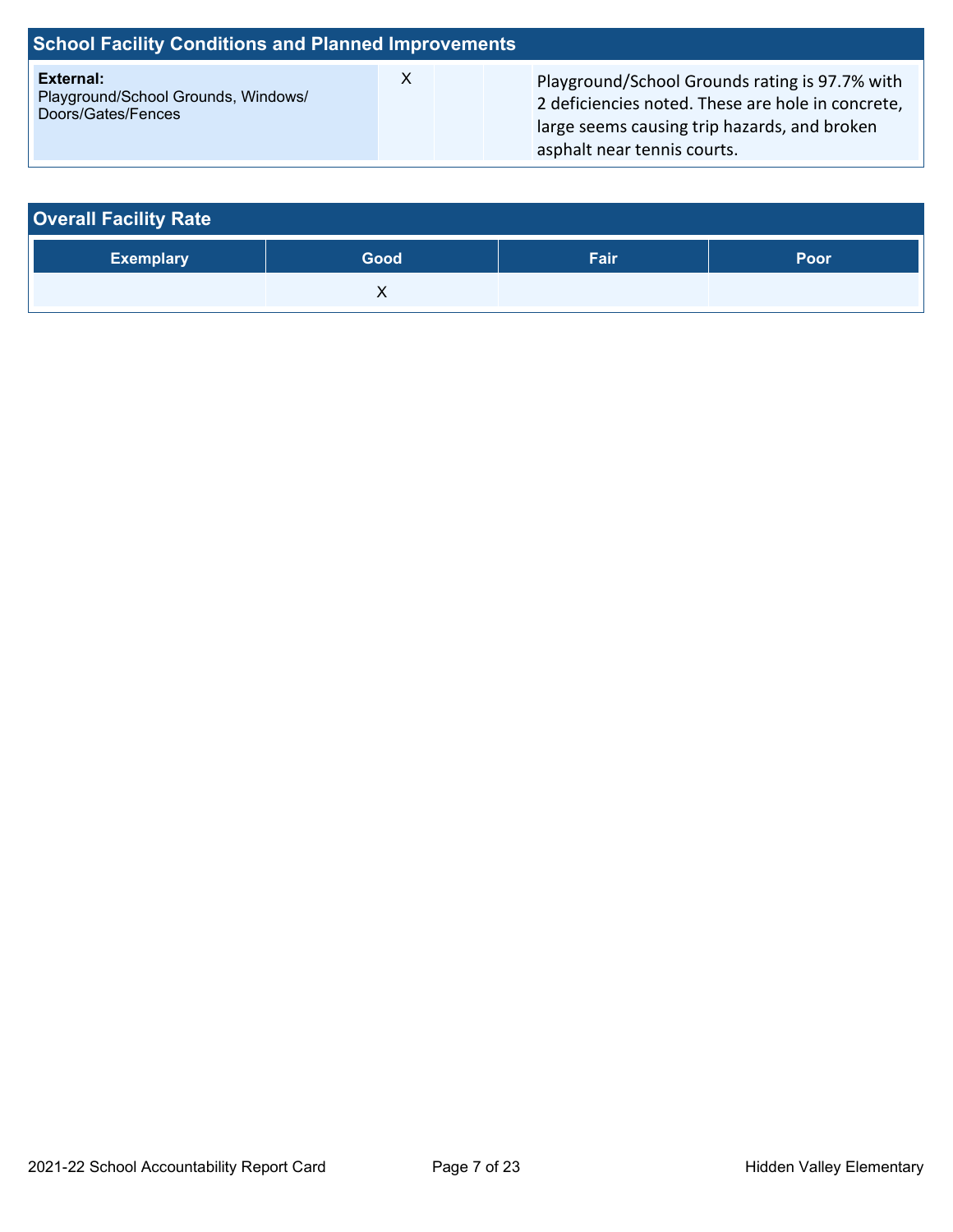# **B. Pupil Outcomes State Priority: Pupil Achievement**

The SARC provides the following information relevant to the State priority: Pupil Achievement (Priority 4):

#### **Statewide Assessments**

(i.e., California Assessment of Student Performance and Progress [CAASPP] System includes the Smarter Balanced Summative Assessments for students in the general education population and the California Alternate Assessments [CAAs] for English language arts/literacy [ELA] and mathematics given in grades three through eight and grade eleven. Only eligible students may participate in the administration of the CAAs. CAAs items are aligned with alternate achievement standards, which are linked with the Common Core State Standards [CCSS] for students with the most significant cognitive disabilities).

The CAASPP System encompasses the following assessments and student participation requirements:

- 1. **Smarter Balanced Summative Assessments and CAAs for ELA** in grades three through eight and grade eleven.
- 2. **Smarter Balanced Summative Assessments and CAAs for mathematics** in grades three through eight and grade eleven.
- 3. **California Science Test (CAST) and CAAs for Science** in grades five, eight, and once in high school (i.e., grade ten, eleven, or twelve).

#### **SARC Reporting in the 2020-2021 School Year Only**

Where the most viable option, LEAs were required to administer the statewide summative assessment in ELA and mathematics. Where a statewide summative assessment was not the most viable option for the LEA (or for one or more gradelevel[s] within the LEA) due to the pandemic, LEAs were allowed to report results from a different assessment that met the criteria established by the State Board of Education (SBE) on March 16, 2021. The assessments were required to be:

- Aligned with CA CCSS for ELA and mathematics;
- Available to students in grades 3 through 8, and grade 11; and
- Uniformly administered across a grade, grade span, school, or district to all eligible students.

#### **Options**

Note that the CAAs could only be administered in-person following health and safety requirements. If it was not viable for the LEA to administer the CAAs in person with health and safety guidelines in place, the LEA was directed to not administer the tests. There were no other assessment options available for the CAAs. Schools administered the Smarter Balanced Summative Assessments for ELA and mathematics, other assessments that meet the SBE criteria, or a combination of both, and they could only choose one of the following:

- Smarter Balanced ELA and mathematics summative assessments;
- Other assessments meeting the SBE criteria; or
- Combination of Smarter Balanced ELA and mathematics summative assessments and other assessments.

The percentage of students who have successfully completed courses that satisfy the requirements for entrance to the University of California and the California State University, or career technical education sequences or programs of study.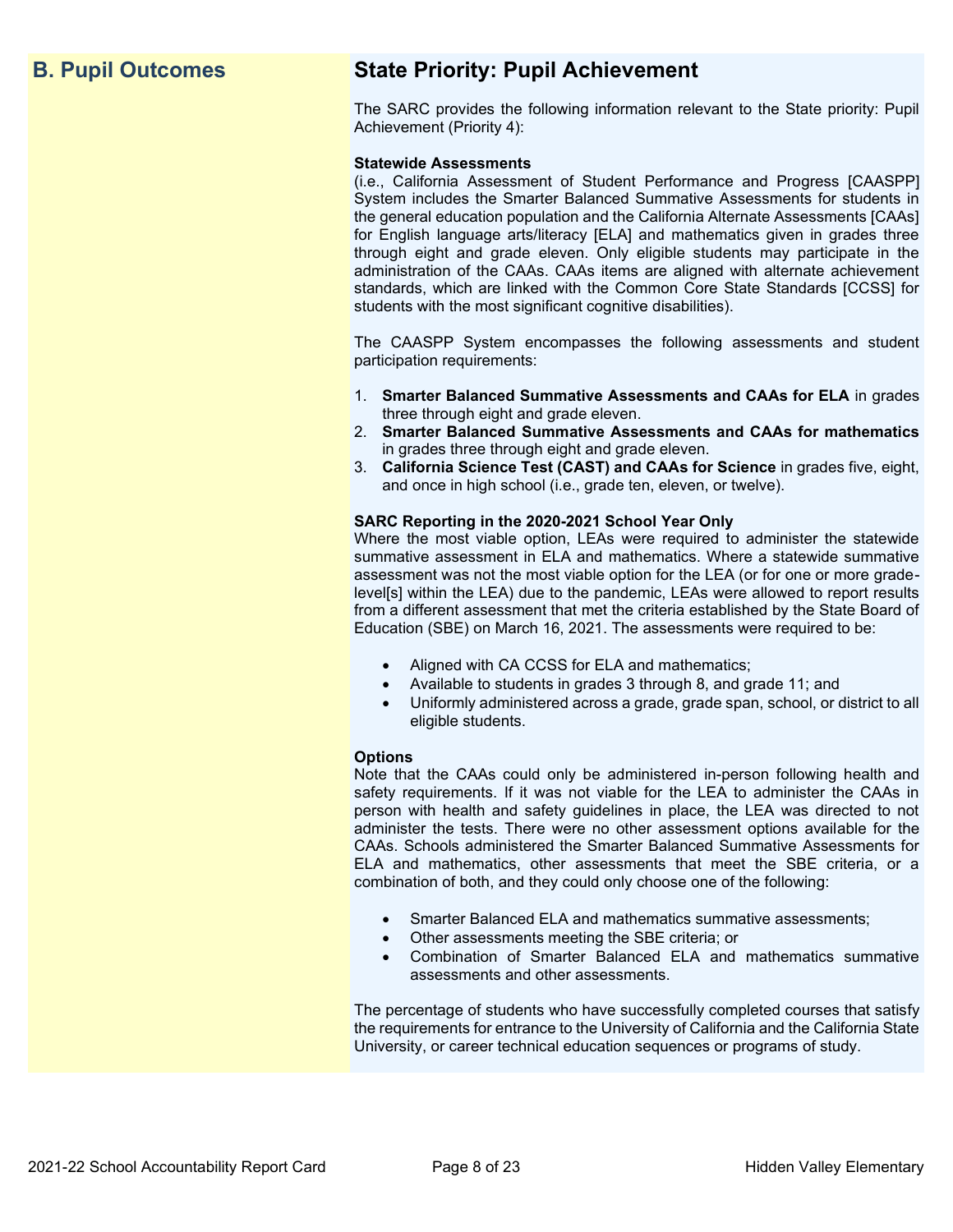# **Percentage of Students Meeting or Exceeding the State Standard on CAASPP**

This table displays CAASPP test results in ELA and mathematics for all students grades three through eight and grade eleven taking and completing a state-administered assessment.

The 2019-2020 data cells with N/A values indicate that the 2019-2020 data are not available due to the COVID-19 pandemic and resulting summative test suspension. The Executive Order N-30-20 was issued which waived the assessment, accountability, and reporting requirements for the 2019-2020 school year.

The 2020-2021 data cells have N/A values because these data are not comparable to other year data due to the COVID-19 pandemic during the 2020-2021 school year. Where the CAASPP assessments in ELA and/or mathematics is not the most viable option, the LEAs were allowed to administer local assessments. Therefore, the 2020-2021 data between school years for the school, district, state are not an accurate comparison. As such, it is inappropriate to compare results of the 2020-2021 school year to other school years.

| Subject                                                              | <b>School</b><br>2019-20 | <b>School</b><br>2020-21 | <b>District</b><br>2019-20 | <b>District</b><br>2020-21 | <b>State</b><br>2019-20 | <b>State</b><br>2020-21 |
|----------------------------------------------------------------------|--------------------------|--------------------------|----------------------------|----------------------------|-------------------------|-------------------------|
| <b>English Language Arts/Literacy</b><br>$\left($ grades 3-8 and 11) | N/A                      | N/A                      | N/A                        | N/A                        | N/A                     | N/A                     |
| <b>Mathematics</b><br>$($ grades 3-8 and 11 $)$                      | N/A                      | N/A                      | N/A                        | N/A                        | N/A                     | N/A                     |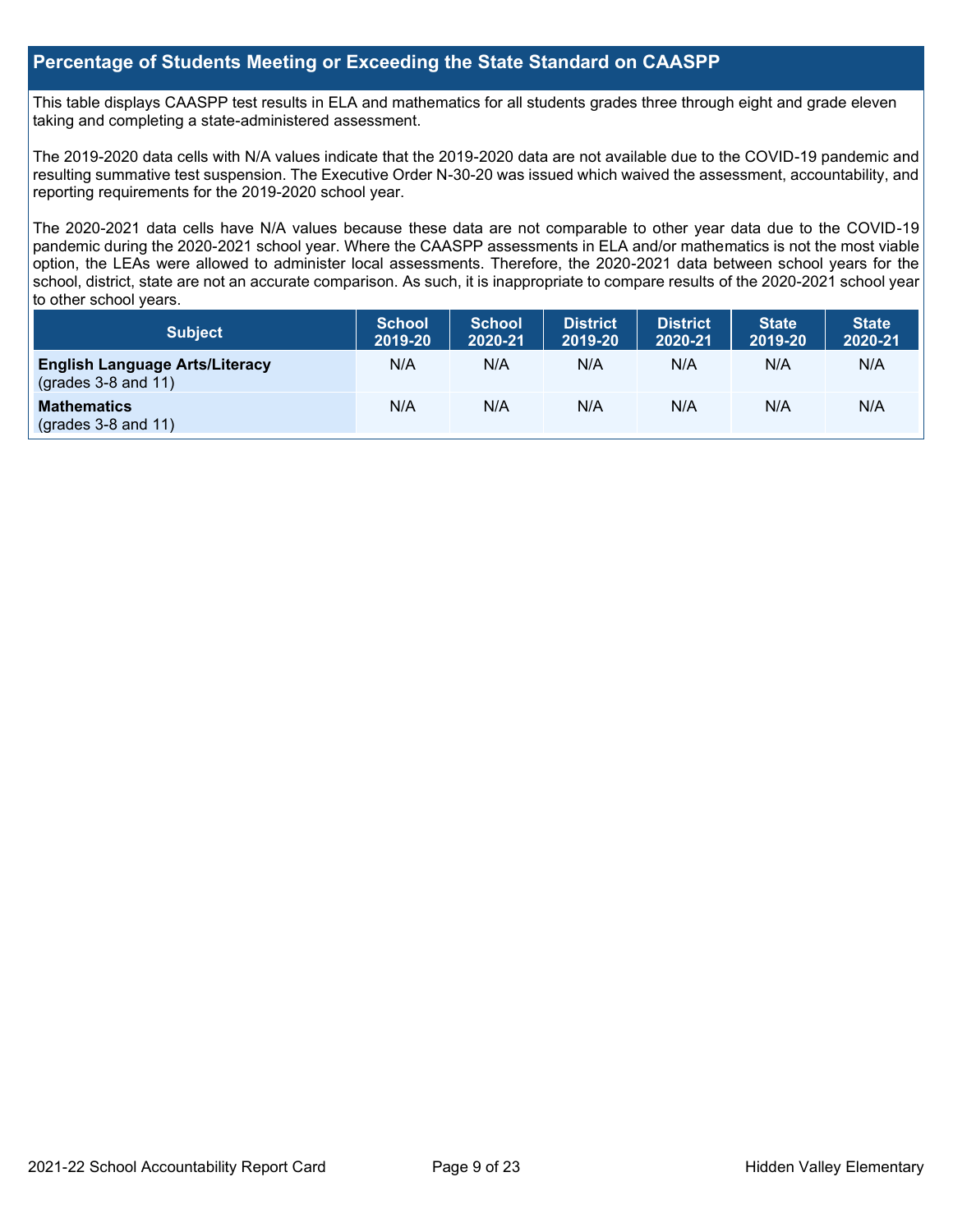# **2020-21 CAASPP Test Results in ELA by Student Group**

This table displays CAASPP test results in ELA by student group for students grades three through eight and grade eleven taking and completing a state-administered assessment. The CDE will populate this table for schools in cases where the school administered the CAASPP assessment. In cases where the school administered a local assessment instead of CAASPP, the CDE will populate this table with "NT" values, meaning this school did not test students using the CAASPP. See the local assessment(s) table for more information.

| <b>CAASPP</b><br><b>Student Groups</b>               | <b>CAASPP</b><br><b>Total</b><br><b>Enrollment</b> | <b>CAASPP</b><br><b>Number</b><br><b>Tested</b> | <b>CAASPP</b><br><b>Percent</b><br><b>Tested</b> | <b>CAASPP</b><br><b>Percent</b><br><b>Not Tested</b> | <b>CAASPP</b><br><b>Percent</b><br><b>Met or</b><br><b>Exceeded</b> |
|------------------------------------------------------|----------------------------------------------------|-------------------------------------------------|--------------------------------------------------|------------------------------------------------------|---------------------------------------------------------------------|
| <b>All Students</b>                                  | 131                                                | 131                                             | 100                                              | $\mathbf 0$                                          | 80.15                                                               |
| <b>Female</b>                                        | 74                                                 | 74                                              | 100                                              | $\Omega$                                             | 82.43                                                               |
| <b>Male</b>                                          | 57                                                 | 57                                              | 100                                              | $\mathbf{0}$                                         | 77.19                                                               |
| American Indian or Alaska Native                     | --                                                 | $\overline{\phantom{m}}$                        | --                                               | $\sim$                                               | --                                                                  |
| <b>Asian</b>                                         | $- -$                                              | --                                              | --                                               |                                                      | --                                                                  |
| <b>Black or African American</b>                     | $\qquad \qquad -$                                  | $\overline{\phantom{a}}$                        | --                                               | $\overline{a}$                                       | --                                                                  |
| <b>Filipino</b>                                      | $\Omega$                                           | $\mathbf{0}$                                    | $\mathbf{0}$                                     | $\Omega$                                             | $\mathbf{0}$                                                        |
| <b>Hispanic or Latino</b>                            | 13                                                 | 13                                              | 100                                              | $\mathbf 0$                                          | 61.54                                                               |
| <b>Native Hawaiian or Pacific Islander</b>           | $\mathbf 0$                                        | $\mathbf 0$                                     | $\mathbf{0}$                                     | $\mathbf 0$                                          | $\mathbf 0$                                                         |
| <b>Two or More Races</b>                             | 15                                                 | 15                                              | 100                                              | $\mathbf 0$                                          | 100                                                                 |
| <b>White</b>                                         | 99                                                 | 99                                              | 100                                              | $\Omega$                                             | 80.81                                                               |
| <b>English Learners</b>                              | $- -$                                              | $\overline{\phantom{a}}$                        | $-$                                              | $\overline{a}$                                       | --                                                                  |
| <b>Foster Youth</b>                                  | $\mathbf 0$                                        | $\mathbf 0$                                     | $\mathbf{0}$                                     | $\mathbf 0$                                          | $\Omega$                                                            |
| <b>Homeless</b>                                      | $\mathbf 0$                                        | $\pmb{0}$                                       | $\mathbf 0$                                      | $\mathbf 0$                                          | 0                                                                   |
| <b>Military</b>                                      | $\mathbf 0$                                        | $\mathbf 0$                                     | $\Omega$                                         | $\Omega$                                             | $\mathbf 0$                                                         |
| <b>Socioeconomically Disadvantaged</b>               | 12                                                 | 12                                              | 100                                              | $\Omega$                                             | 58.33                                                               |
| <b>Students Receiving Migrant Education Services</b> | $\Omega$                                           | $\mathbf 0$                                     | $\mathbf 0$                                      | 0                                                    | $\mathbf 0$                                                         |
| <b>Students with Disabilities</b>                    | 12                                                 | 12                                              | 100                                              | $\overline{0}$                                       | 41.67                                                               |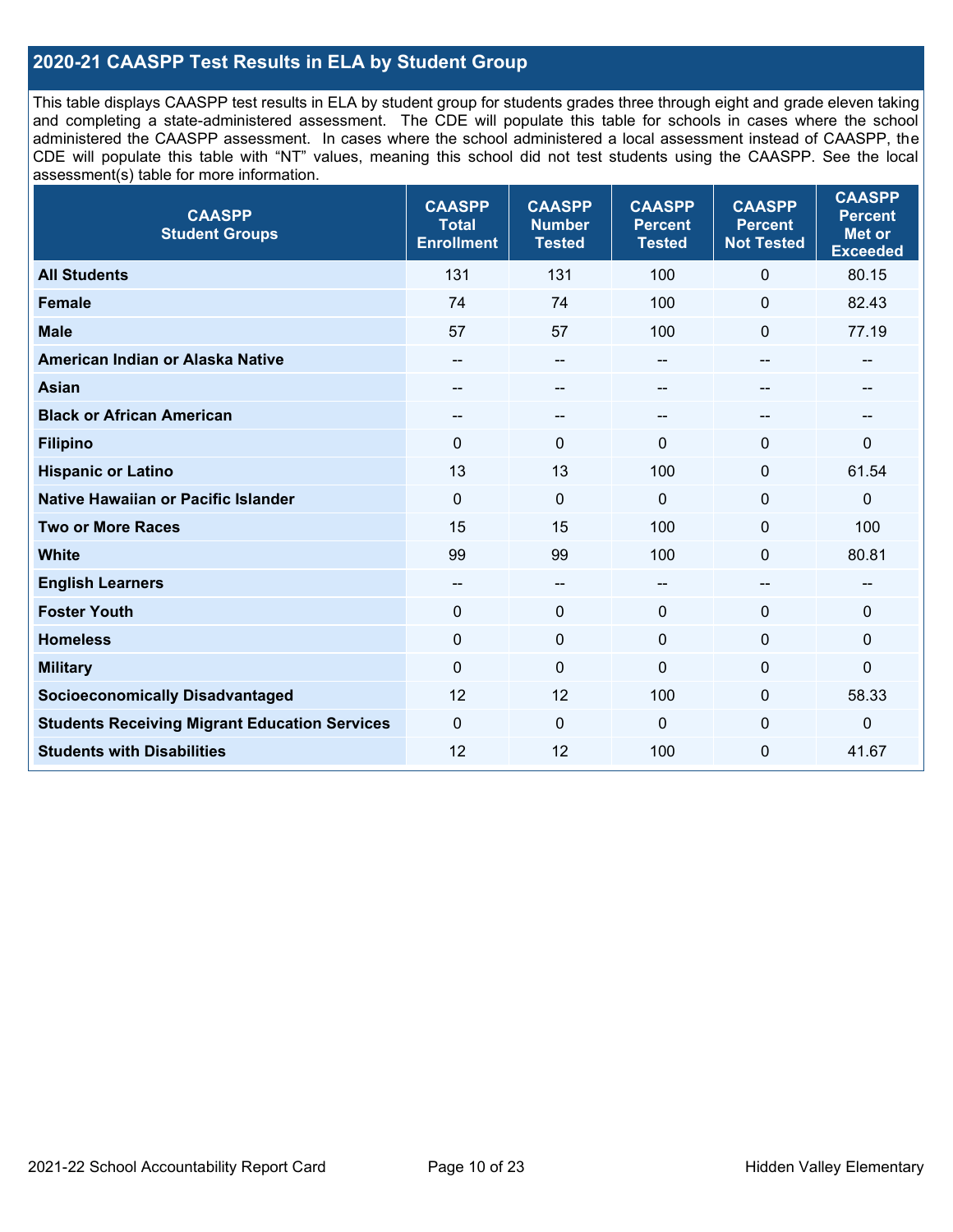# **2020-21 CAASPP Test Results in Math by Student Group**

This table displays CAASPP test results in Math by student group for students grades three through eight and grade eleven taking and completing a state-administered assessment. The CDE will populate this table for schools in cases where the school administered the CAASPP assessment. In cases where the school administered a local assessment instead of CAASPP, the CDE will populate this table with "NT" values, meaning this school did not test students using the CAASPP. See the local assessment(s) table for more information.

| <b>CAASPP</b><br><b>Student Groups</b>               | <b>CAASPP</b><br><b>Total</b><br><b>Enrollment</b> | <b>CAASPP</b><br><b>Number</b><br><b>Tested</b> | <b>CAASPP</b><br><b>Percent</b><br><b>Tested</b> | <b>CAASPP</b><br><b>Percent</b><br><b>Not Tested</b> | <b>CAASPP</b><br><b>Percent</b><br><b>Met or</b><br><b>Exceeded</b> |
|------------------------------------------------------|----------------------------------------------------|-------------------------------------------------|--------------------------------------------------|------------------------------------------------------|---------------------------------------------------------------------|
| <b>All Students</b>                                  | 131                                                | 130                                             | 99.24                                            | 0.76                                                 | 76.15                                                               |
| <b>Female</b>                                        | 74                                                 | 73                                              | 98.65                                            | 1.35                                                 | 73.97                                                               |
| <b>Male</b>                                          | 57                                                 | 57                                              | 100.00                                           | 0.00                                                 | 78.95                                                               |
| American Indian or Alaska Native                     | --                                                 | $\qquad \qquad -$                               | --                                               | --                                                   | --                                                                  |
| <b>Asian</b>                                         |                                                    | --                                              | --                                               |                                                      |                                                                     |
| <b>Black or African American</b>                     | $\overline{\phantom{m}}$                           | --                                              | --                                               | --                                                   | $\sim$                                                              |
| <b>Filipino</b>                                      | $\Omega$                                           | $\mathbf{0}$                                    | $\Omega$                                         | $\Omega$                                             | $\mathbf 0$                                                         |
| <b>Hispanic or Latino</b>                            | 13                                                 | 13                                              | 100.00                                           | 0.00                                                 | 61.54                                                               |
| <b>Native Hawaiian or Pacific Islander</b>           | $\mathbf{0}$                                       | $\pmb{0}$                                       | 0                                                | $\mathbf{0}$                                         | $\pmb{0}$                                                           |
| <b>Two or More Races</b>                             | 15                                                 | 15                                              | 100.00                                           | 0.00                                                 | 80.00                                                               |
| <b>White</b>                                         | 99                                                 | 98                                              | 98.99                                            | 1.01                                                 | 79.59                                                               |
| <b>English Learners</b>                              | --                                                 | --                                              | --                                               | --                                                   | --                                                                  |
| <b>Foster Youth</b>                                  | $\mathbf 0$                                        | $\mathbf 0$                                     | $\mathbf 0$                                      | 0                                                    | $\mathbf 0$                                                         |
| <b>Homeless</b>                                      | $\mathbf{0}$                                       | $\pmb{0}$                                       | $\mathbf 0$                                      | $\Omega$                                             | $\mathbf 0$                                                         |
| <b>Military</b>                                      | $\mathbf 0$                                        | $\pmb{0}$                                       | 0                                                | $\mathbf 0$                                          | $\pmb{0}$                                                           |
| <b>Socioeconomically Disadvantaged</b>               | 12                                                 | 12                                              | 100.00                                           | 0.00                                                 | 33.33                                                               |
| <b>Students Receiving Migrant Education Services</b> | $\mathbf 0$                                        | 0                                               | 0                                                | $\mathbf{0}$                                         | $\mathbf 0$                                                         |
| <b>Students with Disabilities</b>                    | 12                                                 | 12                                              | 100.00                                           | 0.00                                                 | 50.00                                                               |

# **2020-21 Local Assessment Test Results in ELA by Student Group**

This table displays Local Assessment test results in ELA by student group for students grades three through eight and grade eleven. LEAs/schools will populate this table for schools in cases where the school administered a local assessment. In cases where the school administered the CAASPP assessment, LEAs/schools will populate this table with "N/A" values in all cells, meaning this table is Not Applicable for this school.

| N/A<br><b>Student Groups</b> | N/A<br><b>Total</b><br><b>Enrollment</b> | N/A<br><b>Number</b><br><b>Tested</b> | N/A<br><b>Percent</b><br>Tested        | N/A<br><b>Percent</b><br><b>Not Tested</b> | N/A<br><b>Percent</b><br>At or Above<br><b>Grade Level</b> |
|------------------------------|------------------------------------------|---------------------------------------|----------------------------------------|--------------------------------------------|------------------------------------------------------------|
| N/A<br><b>Student Groups</b> | N/A<br><b>Total</b><br><b>Enrollment</b> | N/A<br><b>Number</b><br><b>Tested</b> | N/A<br><b>Percent</b><br><b>Tested</b> | N/A<br><b>Percent</b><br><b>Not Tested</b> | N/A<br><b>Percent</b><br>At or Above<br><b>Grade Level</b> |
| N/A<br><b>Student Groups</b> | N/A<br><b>Total</b><br><b>Enrollment</b> | N/A<br><b>Number</b><br><b>Tested</b> | N/A<br><b>Percent</b><br><b>Tested</b> | N/A<br><b>Percent</b><br><b>Not Tested</b> | N/A                                                        |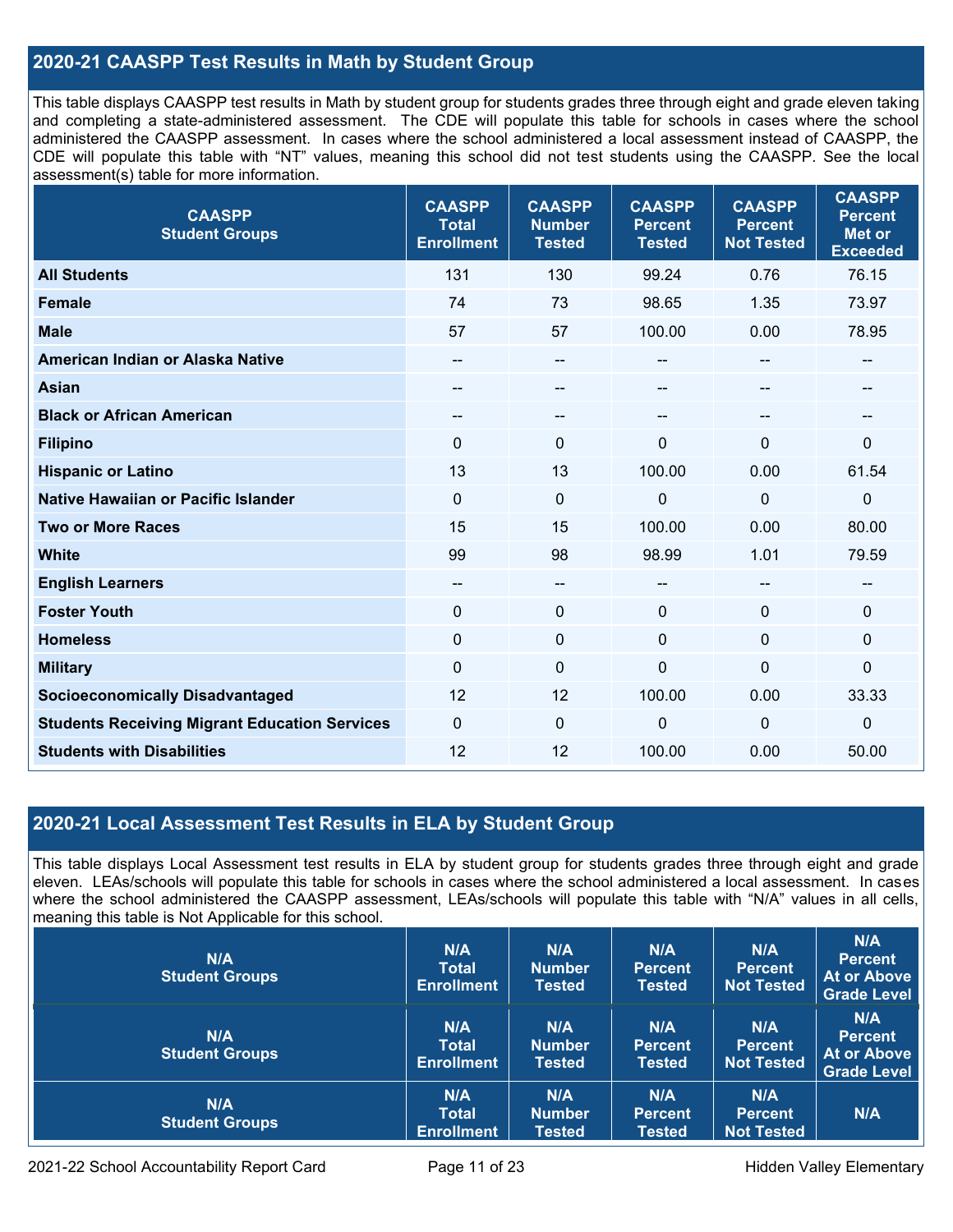|                                     |                                          |                                       |                                        |                                            | <b>Percent</b><br>At or Above<br><b>Grade Level</b>        |
|-------------------------------------|------------------------------------------|---------------------------------------|----------------------------------------|--------------------------------------------|------------------------------------------------------------|
| <b>N/A</b><br><b>Student Groups</b> | N/A<br><b>Total</b><br><b>Enrollment</b> | N/A<br><b>Number</b><br><b>Tested</b> | N/A<br><b>Percent</b><br><b>Tested</b> | N/A<br><b>Percent</b><br><b>Not Tested</b> | N/A<br><b>Percent</b><br>At or Above<br><b>Grade Level</b> |
| N/A<br><b>Student Groups</b>        | N/A<br>Total<br><b>Enrollment</b>        | N/A<br><b>Number</b><br><b>Tested</b> | N/A<br><b>Percent</b><br>Tested        | N/A<br><b>Percent</b><br>Not Tested        | N/A<br><b>Percent</b><br>At or Above<br><b>Grade Level</b> |

At or above the grade-level standard in the context or the local assessment administered.

# **2020-21 Local Assessment Test Results in Math by Student Group**

This table displays Local Assessment test results in Math by student group for students grades three through eight and grade eleven. LEAs/schools will populate this table for schools in cases where the school administered a local assessment. In cases where the school administered the CAASPP assessment, LEAs/schools will populate this table with "N/A" values in all cells, meaning this table is Not Applicable for this school.

| N/A<br><b>Student Groups</b>                                                                                                                | N/A<br><b>Total</b><br><b>Enrollment</b> | N/A<br><b>Number</b><br><b>Tested</b> | N/A<br><b>Percent</b><br><b>Tested</b> | N/A<br><b>Percent</b><br><b>Not Tested</b> | N/A<br><b>Percent</b><br><b>At or Above</b><br><b>Grade Level</b> |
|---------------------------------------------------------------------------------------------------------------------------------------------|------------------------------------------|---------------------------------------|----------------------------------------|--------------------------------------------|-------------------------------------------------------------------|
| <b>N/A</b><br><b>Student Groups</b>                                                                                                         | N/A<br><b>Total</b><br><b>Enrollment</b> | N/A<br><b>Number</b><br><b>Tested</b> | N/A<br><b>Percent</b><br><b>Tested</b> | N/A<br><b>Percent</b><br><b>Not Tested</b> | N/A<br><b>Percent</b><br><b>At or Above</b><br><b>Grade Level</b> |
| N/A<br><b>Student Groups</b>                                                                                                                | N/A<br><b>Total</b><br><b>Enrollment</b> | N/A<br><b>Number</b><br>Tested        | N/A<br><b>Percent</b><br><b>Tested</b> | N/A<br><b>Percent</b><br><b>Not Tested</b> | N/A<br><b>Percent</b><br><b>At or Above</b><br><b>Grade Level</b> |
| N/A<br><b>Student Groups</b>                                                                                                                | N/A<br><b>Total</b><br><b>Enrollment</b> | N/A<br><b>Number</b><br><b>Tested</b> | N/A<br><b>Percent</b><br><b>Tested</b> | N/A<br><b>Percent</b><br><b>Not Tested</b> | N/A<br><b>Percent</b><br><b>At or Above</b><br><b>Grade Level</b> |
| <b>N/A</b><br><b>Student Groups</b><br>*At an alarma that would have been doned by the completed of the house accession of a distributional | N/A<br><b>Total</b><br><b>Enrollment</b> | N/A<br><b>Number</b><br>Tested        | N/A<br><b>Percent</b><br><b>Tested</b> | N/A<br><b>Percent</b><br><b>Not Tested</b> | N/A<br><b>Percent</b><br><b>At or Above</b><br><b>Grade Level</b> |

\*At or above the grade-level standard in the context of the local assessment administered.

# **CAASPP Test Results in Science for All Students**

This table displays the percentage of all students grades five, eight, and High School meeting or exceeding the State Standard.

The 2019-2020 data cells with N/A values indicate that the 2019-2020 data are not available due to the COVID-19 pandemic and resulting summative testing suspension. The Executive Order N-30-20 was issued which waived the assessment, accountability, and reporting requirements for the 2019-2020 school year.

For any 2020-2021 data cells with N/T values indicate that this school did not test students using the CAASPP Science.

| <b>Subject</b>                                  | <b>School</b> | <b>School</b> | <b>District</b> | District | <b>State</b> | <b>State</b> |
|-------------------------------------------------|---------------|---------------|-----------------|----------|--------------|--------------|
|                                                 | 2019-20       | 2020-21       | 2019-20         | 2020-21  | 2019-20      | 2020-21      |
| <b>Science</b><br>(grades 5, 8 and high school) | N/A           | ΝI            | N/A             | $- -$    | N/A          | 28.72        |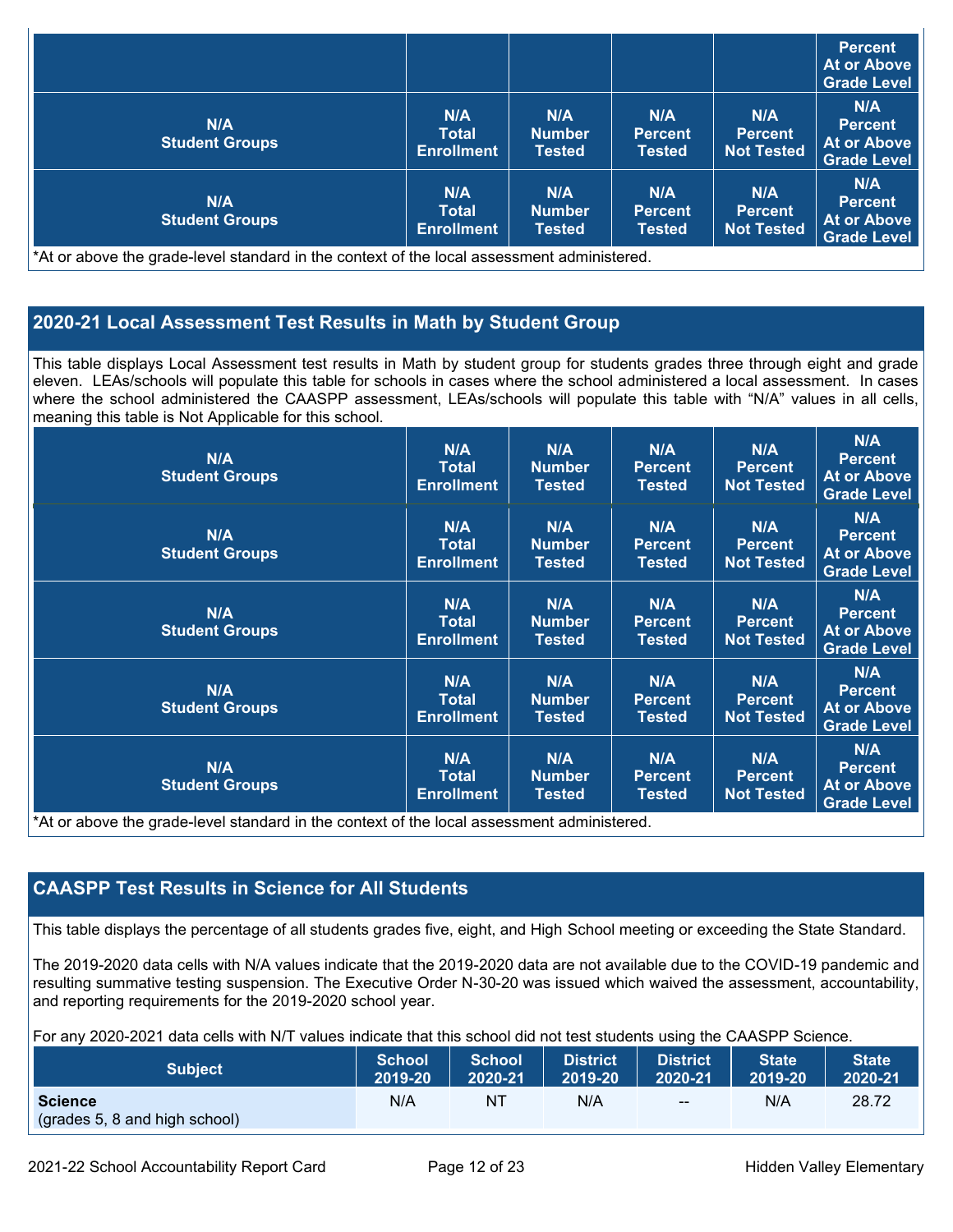# **2020-21 CAASPP Test Results in Science by Student Group**

This table displays CAASPP test results in Science by student group for students grades five, eight, and High School. For any data cells with N/T values indicate that this school did not test students using the CAASPP Science.

| <b>Student Group</b>                                 | <b>Total</b><br><b>Enrollment</b>     | <b>Number</b><br><b>Tested</b> | <b>Percent</b><br><b>Tested</b> | <b>Percent</b><br><b>Not Tested</b> | <b>Percent</b><br><b>Met or</b><br><b>Exceeded</b> |
|------------------------------------------------------|---------------------------------------|--------------------------------|---------------------------------|-------------------------------------|----------------------------------------------------|
| <b>All Students</b>                                  | 54                                    | <b>NT</b>                      | <b>NT</b>                       | <b>NT</b>                           | <b>NT</b>                                          |
| Female                                               | 26                                    | <b>NT</b>                      | <b>NT</b>                       | <b>NT</b>                           | <b>NT</b>                                          |
| <b>Male</b>                                          | 28                                    | <b>NT</b>                      | <b>NT</b>                       | <b>NT</b>                           | <b>NT</b>                                          |
| American Indian or Alaska Native                     | --                                    | <b>NT</b>                      | <b>NT</b>                       | <b>NT</b>                           | <b>NT</b>                                          |
| <b>Asian</b>                                         | $\mathbf 0$                           | $\pmb{0}$                      | $\mathbf 0$                     | $\mathbf 0$                         | $\mathbf 0$                                        |
| <b>Black or African American</b>                     | $\mathbf 0$                           | $\pmb{0}$                      | $\mathbf 0$                     | $\mathbf 0$                         | 0                                                  |
| <b>Filipino</b>                                      | 0                                     | $\mathbf 0$                    | 0                               | $\Omega$                            | 0                                                  |
| <b>Hispanic or Latino</b>                            | $\qquad \qquad -$                     | <b>NT</b>                      | <b>NT</b>                       | <b>NT</b>                           | <b>NT</b>                                          |
| Native Hawaiian or Pacific Islander                  | $\Omega$                              | $\mathbf 0$                    | $\Omega$                        | $\overline{0}$                      | 0                                                  |
| <b>Two or More Races</b>                             | $-$                                   | <b>NT</b>                      | <b>NT</b>                       | <b>NT</b>                           | <b>NT</b>                                          |
| <b>White</b>                                         | 42                                    | <b>NT</b>                      | <b>NT</b>                       | <b>NT</b>                           | <b>NT</b>                                          |
| <b>English Learners</b>                              | $\hspace{0.05cm}$ – $\hspace{0.05cm}$ | <b>NT</b>                      | <b>NT</b>                       | <b>NT</b>                           | <b>NT</b>                                          |
| <b>Foster Youth</b>                                  | $\mathbf 0$                           | $\pmb{0}$                      | $\mathbf 0$                     | $\mathbf 0$                         | $\mathbf 0$                                        |
| <b>Homeless</b>                                      | $\mathbf 0$                           | $\pmb{0}$                      | $\mathbf 0$                     | $\mathbf 0$                         | 0                                                  |
| <b>Military</b>                                      | $\mathbf 0$                           | $\pmb{0}$                      | $\Omega$                        | $\mathbf 0$                         | 0                                                  |
| <b>Socioeconomically Disadvantaged</b>               | $\qquad \qquad -$                     | <b>NT</b>                      | <b>NT</b>                       | <b>NT</b>                           | <b>NT</b>                                          |
| <b>Students Receiving Migrant Education Services</b> | $\mathbf 0$                           | $\mathbf 0$                    | $\Omega$                        | $\mathbf 0$                         | 0                                                  |
| <b>Students with Disabilities</b>                    | --                                    | <b>NT</b>                      | <b>NT</b>                       | <b>NT</b>                           | <b>NT</b>                                          |

# **B. Pupil Outcomes State Priority: Other Pupil Outcomes**

The SARC provides the following information relevant to the State priority: Other Pupil Outcomes (Priority 8): Pupil outcomes in the subject area of physical education.

# **2020-21 California Physical Fitness Test Results**

Due to the COVID-19 crisis, the Physical Fitness Test was suspended during the 2020-2021 school year and therefore no data are reported and each cell in this table is populated with "N/A."

| <b>Grade Level</b> | <b>Four of Six Fitness Standards</b> | <b>Five of Six Fitness Standards</b> | Percentage of Students Meeting   Percentage of Students Meeting   Percentage of Students Meeting<br><b>Six of Six Fitness Standards</b> |
|--------------------|--------------------------------------|--------------------------------------|-----------------------------------------------------------------------------------------------------------------------------------------|
| Grade 5            | N/A                                  | N/A                                  | N/A                                                                                                                                     |
| Grade 7            | N/A                                  | N/A                                  | N/A                                                                                                                                     |
| Grade 9            | N/A                                  | N/A                                  | N/A                                                                                                                                     |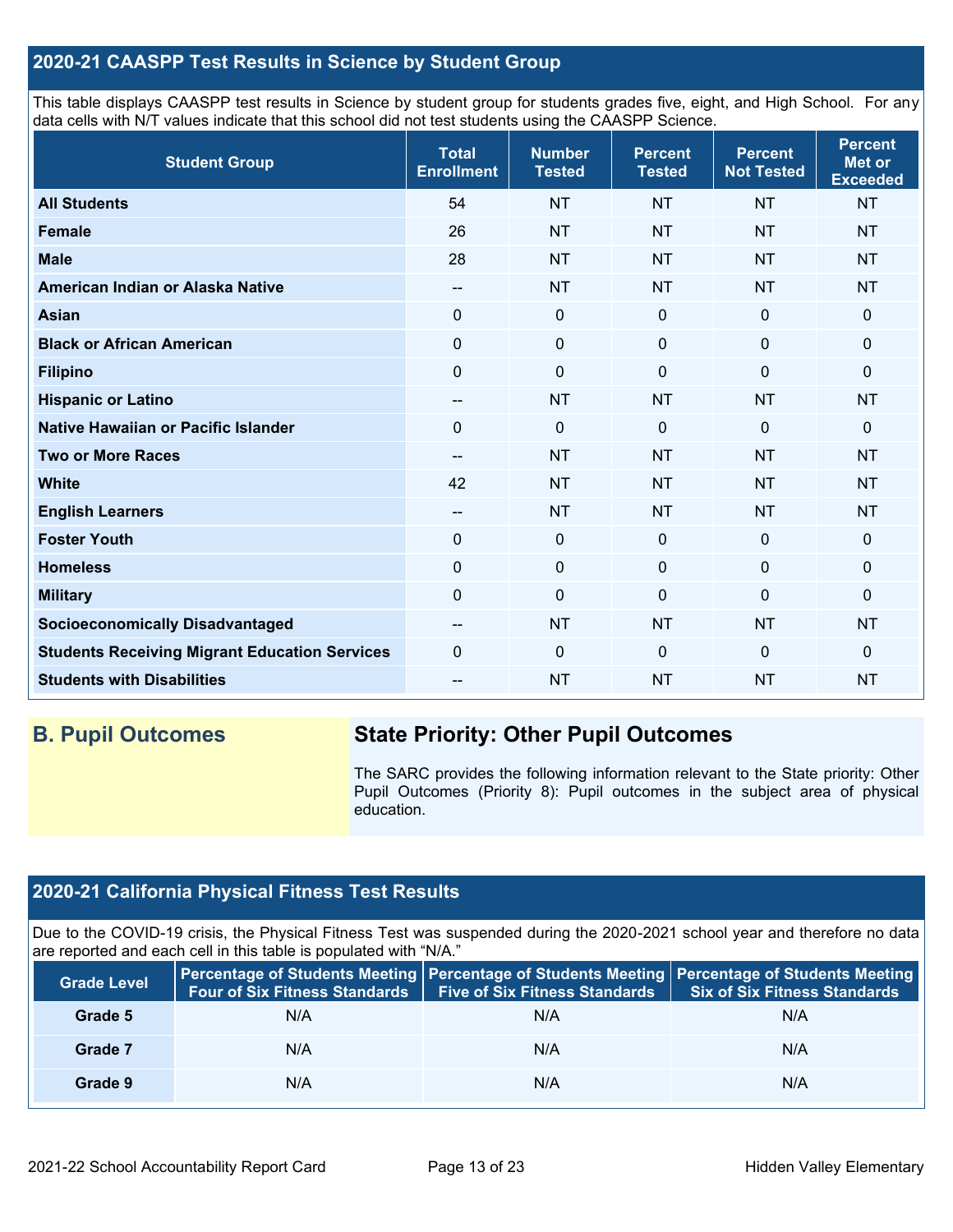# **C. Engagement State Priority: Parental Involvement**

The SARC provides the following information relevant to the State priority: Parental Involvement (Priority 3): Efforts the school district makes to seek parent input in making decisions regarding the school district and at each school site.

# **2021-22 Opportunities for Parental Involvement**

Parents and Hidden Valley staff are partners in education. Parent involvement is an integral part of our school community. Parents serve as volunteers in the classroom, as lunchtime supervisors, serve in leadership and consult roles, on site and district committees, assist with special projects and offer their many talents and expertise to enrich the educational experience of our students. We invite and encourage parents to take an active role in their child's education and the school community. There are a variety of leadership opportunities for parents at the school level, such as SSSPP safety task force, school site council and the parent club. It is our goal this year to take a closer look at Equity and how we can be a more inclusive school community, focusing on engaging learners who are struggling.

At the District level, parents can volunteer to be part of the YES Foundation which supports the Visual and Performing Arts and Libraries. Also, the Superintendents Round Table and Superintendents Council meetings held 6 times per year. Other opportunities include the District Wellness Committee, District English Learner Advisory Committee, Citizens Oversight Committee, etc.

# **2020-21 Chronic Absenteeism by Student Group**

| <b>Student Group</b>                                 | <b>Cumulative</b><br><b>Enrollment</b> | <b>Chronic</b><br><b>Absenteeism</b><br><b>Eligible Enrollment</b> |                | <b>Chronic</b><br><b>Absenteeism</b><br><b>Rate</b> |
|------------------------------------------------------|----------------------------------------|--------------------------------------------------------------------|----------------|-----------------------------------------------------|
| <b>All Students</b>                                  | 265                                    | 259                                                                | 4              | 1.5                                                 |
| <b>Female</b>                                        | 131                                    | 128                                                                | 3              | 2.3                                                 |
| <b>Male</b>                                          | 133                                    | 130                                                                | 1              | 0.8                                                 |
| American Indian or Alaska Native                     | 1                                      | 1                                                                  | $\Omega$       | 0.0                                                 |
| <b>Asian</b>                                         | 3                                      | 3                                                                  | 0              | 0.0                                                 |
| <b>Black or African American</b>                     | $\overline{2}$                         | $\overline{2}$                                                     | $\overline{2}$ | 100.0                                               |
| <b>Filipino</b>                                      | 1                                      | $\mathbf{1}$                                                       | 0              | 0.0                                                 |
| <b>Hispanic or Latino</b>                            | 25                                     | 25                                                                 | $\Omega$       | 0.0                                                 |
| Native Hawaiian or Pacific Islander                  | $\Omega$                               | $\Omega$                                                           | $\Omega$       | 0.0                                                 |
| <b>Two or More Races</b>                             | 39                                     | 38                                                                 | $\Omega$       | 0.0                                                 |
| <b>White</b>                                         | 194                                    | 189                                                                | $\overline{2}$ | 1.1                                                 |
| <b>English Learners</b>                              | 10                                     | 10                                                                 | 1              | 10.0                                                |
| <b>Foster Youth</b>                                  | $\Omega$                               | $\Omega$                                                           | $\mathbf{0}$   | 0.0                                                 |
| <b>Homeless</b>                                      | $\Omega$                               | $\Omega$                                                           | $\Omega$       | 0.0                                                 |
| <b>Socioeconomically Disadvantaged</b>               | 22                                     | 22                                                                 | 3              | 13.6                                                |
| <b>Students Receiving Migrant Education Services</b> | $\Omega$                               | $\Omega$                                                           | $\mathbf{0}$   | 0.0                                                 |
| <b>Students with Disabilities</b>                    | 18                                     | 18                                                                 | 2              | 11.1                                                |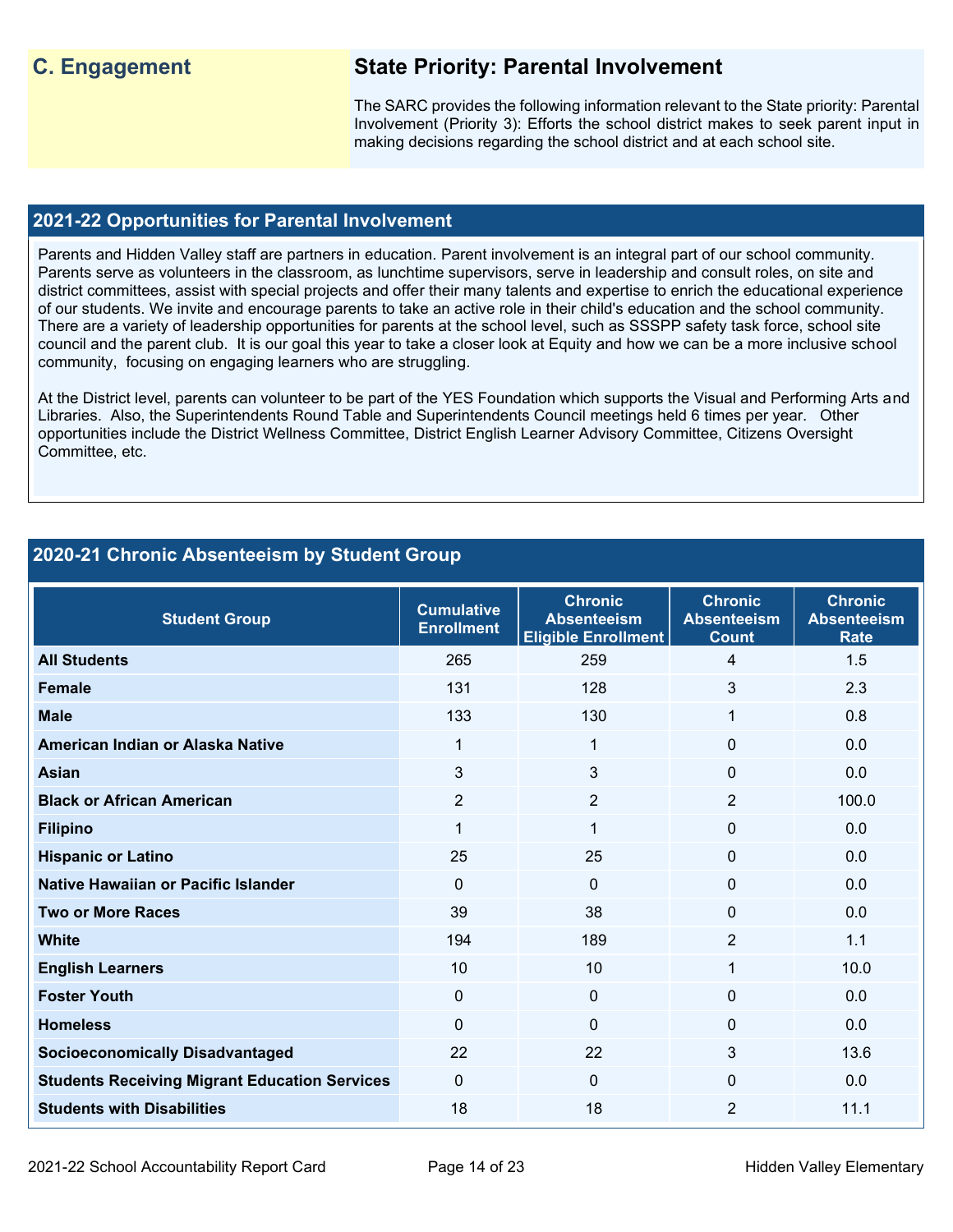# **C. Engagement State Priority: School Climate**

The SARC provides the following information relevant to the State priority: School Climate (Priority 6):

- Pupil suspension rates;
- Pupil expulsion rates; and
- Other local measures on the sense of safety

# **Suspensions and Expulsions**

This table displays suspensions and expulsions data collected between July through June, each full school year respectively. Data collected during the 2020-21 school year may not be comparable to earlier years of this collection due to differences in learning mode instruction in response to the COVID-19 pandemic.

| <b>Subject</b>     | <b>School</b><br>2018-19 | <b>School</b><br>2020-21 | <b>District</b><br>2018-19 | <b>District</b><br>2020-21 | <b>State</b><br>2018-19 | <b>State</b><br>2020-21 |
|--------------------|--------------------------|--------------------------|----------------------------|----------------------------|-------------------------|-------------------------|
| <b>Suspensions</b> | 0.59                     | 0.00                     | 1.83                       | 0.16                       | 3.47                    | 0.20                    |
| <b>Expulsions</b>  | 0.00                     | 0.00                     | 0.00                       | 0.00                       | 0.08                    | 0.00                    |

This table displays suspensions and expulsions data collected between July through February, partial school year due to the COVID-19 pandemic. The 2019-2020 suspensions and expulsions rate data are not comparable to other year data because the 2019-2020 school year is a partial school year due to the COVID-19 crisis. As such, it would be inappropriate to make any comparisons in rates of suspensions and expulsions in the 2019-2020 school year compared to other school years.

| <b>Subject</b>     | <b>School</b><br>2019-20 | <b>District</b><br>2019-20 | <b>State</b><br>2019-20 |
|--------------------|--------------------------|----------------------------|-------------------------|
| <b>Suspensions</b> | 0.30                     | 0.91                       | 2.45                    |
| <b>Expulsions</b>  | 0.00                     | 0.00                       | 0.05                    |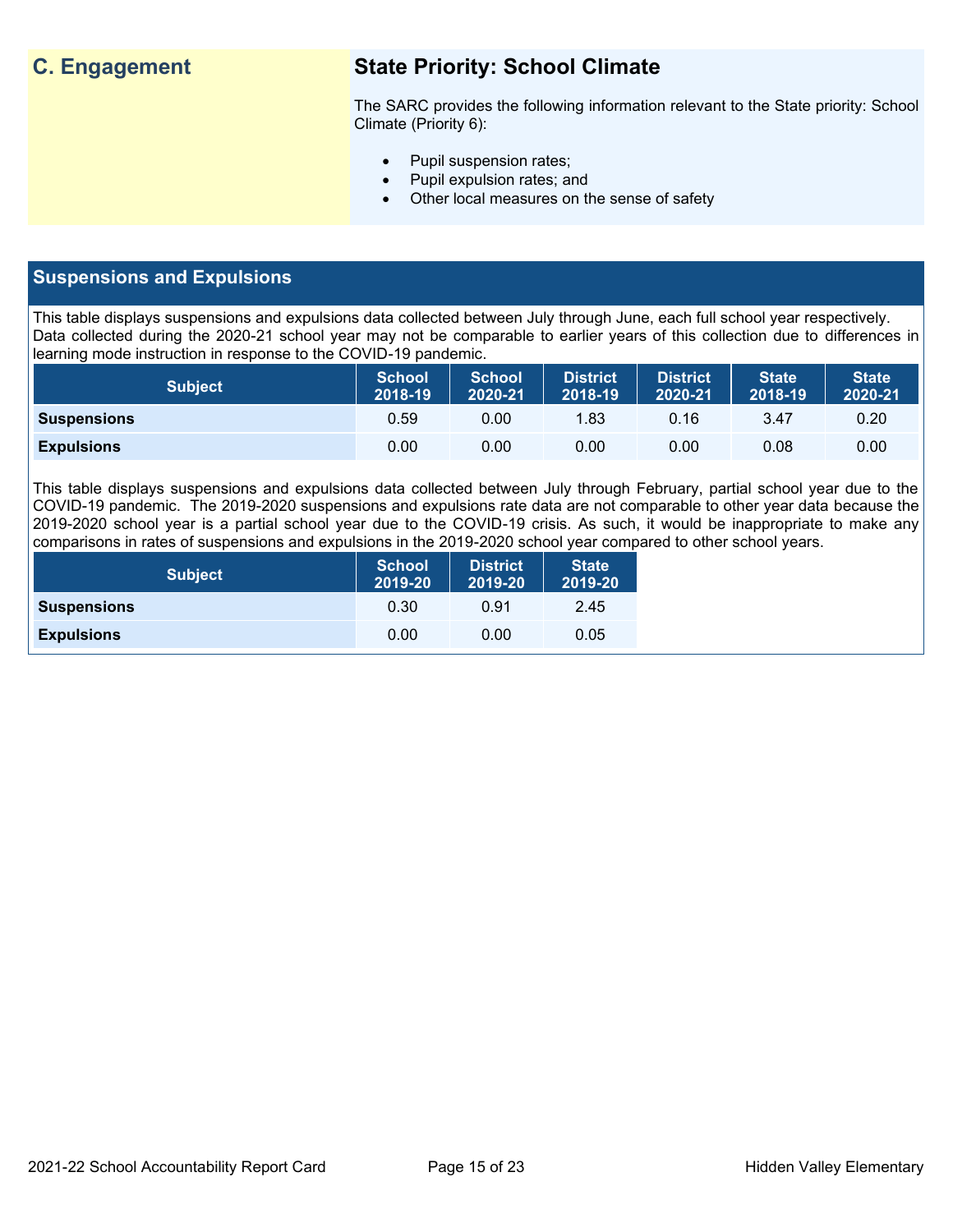## **2020-21 Suspensions and Expulsions by Student Group**

| <b>Student Group</b>                                 | <b>Suspensions Rate</b> | <b>Expulsions Rate</b> |
|------------------------------------------------------|-------------------------|------------------------|
| <b>All Students</b>                                  | 0.00                    | 0.00                   |
| <b>Female</b>                                        | 0.00                    | 0.00                   |
| <b>Male</b>                                          | 0.00                    | 0.00                   |
| American Indian or Alaska Native                     | 0.00                    | 0.00                   |
| <b>Asian</b>                                         | 0.00                    | 0.00                   |
| <b>Black or African American</b>                     | 0.00                    | 0.00                   |
| <b>Filipino</b>                                      | 0.00                    | 0.00                   |
| <b>Hispanic or Latino</b>                            | 0.00                    | 0.00                   |
| Native Hawaiian or Pacific Islander                  | 0.00                    | 0.00                   |
| <b>Two or More Races</b>                             | 0.00                    | 0.00                   |
| <b>White</b>                                         | 0.00                    | 0.00                   |
| <b>English Learners</b>                              | 0.00                    | 0.00                   |
| <b>Foster Youth</b>                                  | 0.00                    | 0.00                   |
| <b>Homeless</b>                                      | 0.00                    | 0.00                   |
| <b>Socioeconomically Disadvantaged</b>               | 0.00                    | 0.00                   |
| <b>Students Receiving Migrant Education Services</b> | 0.00                    | 0.00                   |
| <b>Students with Disabilities</b>                    | 0.00                    | 0.00                   |

# **2021-22 School Safety Plan**

The Board of Trustees reviews and adopts the Ross Valley School District's School Safety by March 1st each year. The plan is developed in coordination with Marin County emergency agencies such as Marin County Sheriff and Ross Valley Fire. Our plan includes procedures for earthquake, fire, and lock down drills and shelter in place. The school community practices a variety of emergency drills on a scheduled basis. The number of drills is determined by California Education Code. Students are trained to play active roles in these drills. School Administrators and staff attend annual trainings to better prepare the school for unanticipated emergencies. The plan includes procedures for disaster preparedness and response. Our site's emergency plan includes a complete NIMS chart, training includes search and rescue, basic first aid, and student release. Our emergency supply container is checked and re-stocked yearly.

Board policies on suspension and expulsion, procedures to notify teachers of dangerous pupils, sexual harassment, schoolwide dress code, procedures of safe ingress and egress of pupils and rules and procedures on school discipline are also components of the plan. The plan may be reviewed in detail at the school site.

The District has installed window film for safety and security at each site. All door locks have been checked and only require a push button to lock and secure each room. All door locks have been checked and only require a push button or simple motion to remove a door block to lock and secure each room. In addition, the telephone system allows each school to call 911 and to contact the District in the event of an emergency. Also, the walkie-talkie system has been upgraded for each site to contact the District and all school personnel have walkie talkies to communicate at the site level and to contact the District in the event of an emergency. Also, the walkie talkie radio system has been upgraded for each site to contact the District. We have also developed a School Site Safety plan in response to the Covid-19 pandemic. We have protocols for hand-washing, staggered arrival and dismissal, social distancing, isolating sick students, communication protocols in cases of COVID exposure, mask/face coverings, and movement across campus.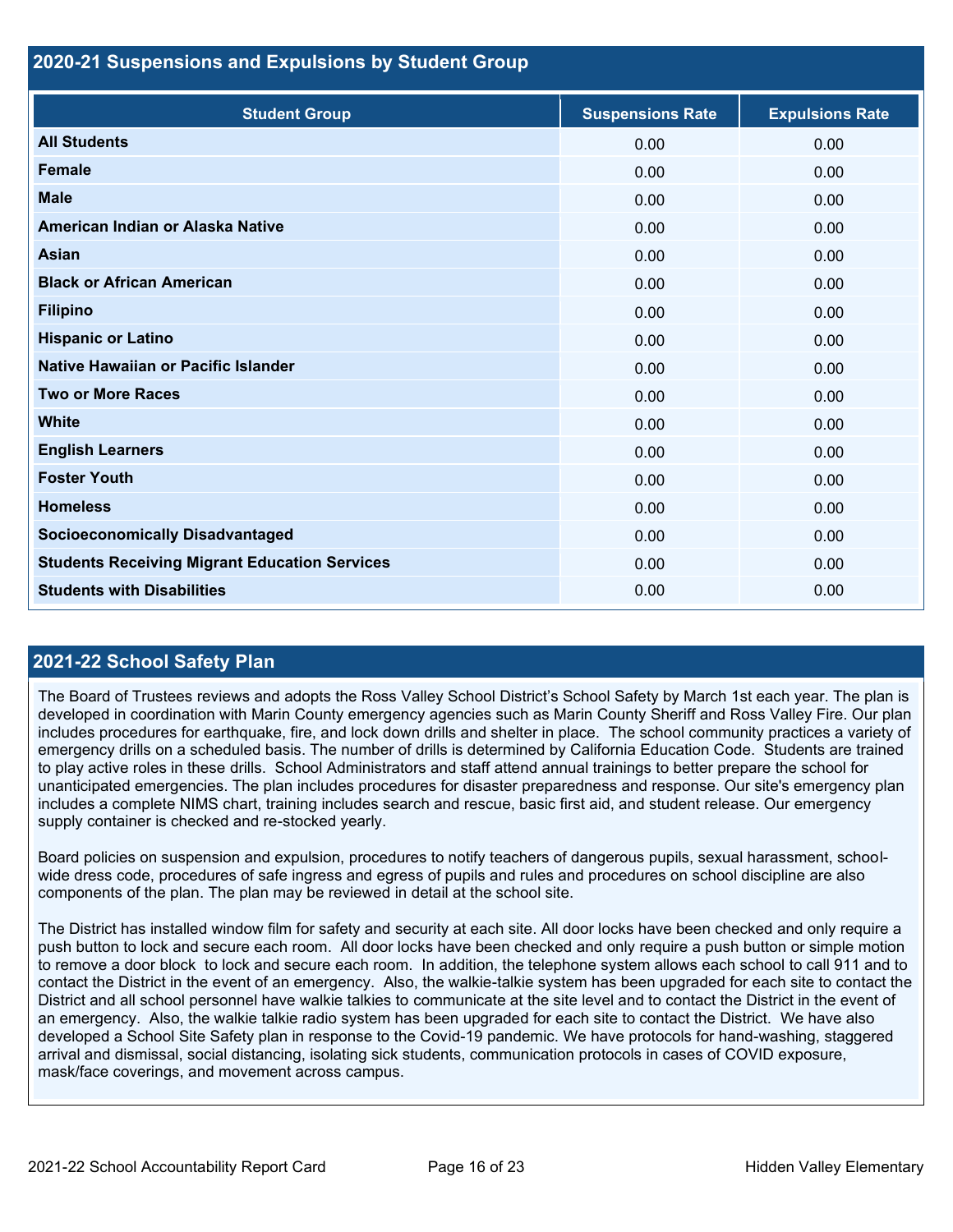The information in this section is required to be in the SARC but is not included in the state priorities for LCFF.

# **2018-19 Elementary Average Class Size and Class Size Distribution**

This table displays the 2018-19 average class size and class size distribution. The columns titled "Number of Classes" indicates how many classes fall into each size category (a range of total students per class). The "Other" category is for multigrade level classes.

| <b>Grade Level</b> | <b>Average</b><br><b>Class Size</b> | <b>1-20 Students</b> | Number of Classes with   Number of Classes with   Number of Classes with<br>21-32 Students | 33+ Students |
|--------------------|-------------------------------------|----------------------|--------------------------------------------------------------------------------------------|--------------|
| K                  | 24                                  |                      |                                                                                            |              |
|                    | 24                                  |                      | ∩                                                                                          |              |
|                    | 24                                  |                      | ◠                                                                                          |              |
| 3                  | 21                                  |                      | າ                                                                                          |              |
| 4                  | 23                                  |                      | 3                                                                                          |              |
| 5                  | 28                                  |                      |                                                                                            |              |
| 6                  |                                     |                      |                                                                                            |              |

# **2019-20 Elementary Average Class Size and Class Size Distribution**

This table displays the 2019-20 average class size and class size distribution. The columns titled "Number of Classes" indicates how many classes fall into each size category (a range of total students per class). The "Other" category is for multi-grade level classes.

| <b>Grade Level</b> | Average<br><b>Class Size</b> | 1-20 Students | Number of Classes with   Number of Classes with   Number of Classes with<br>21-32 Students | 33+ Students |
|--------------------|------------------------------|---------------|--------------------------------------------------------------------------------------------|--------------|
| K                  | 22                           |               | 3                                                                                          |              |
|                    | 23                           |               | 2                                                                                          |              |
| າ                  | 24                           |               | 2                                                                                          |              |
|                    | 21                           |               | 2                                                                                          |              |
| 4                  | 24                           |               | C                                                                                          |              |
| 5                  | 25                           |               | ◠                                                                                          |              |
| 6                  |                              |               |                                                                                            |              |
| <b>Other</b>       | 23                           |               |                                                                                            |              |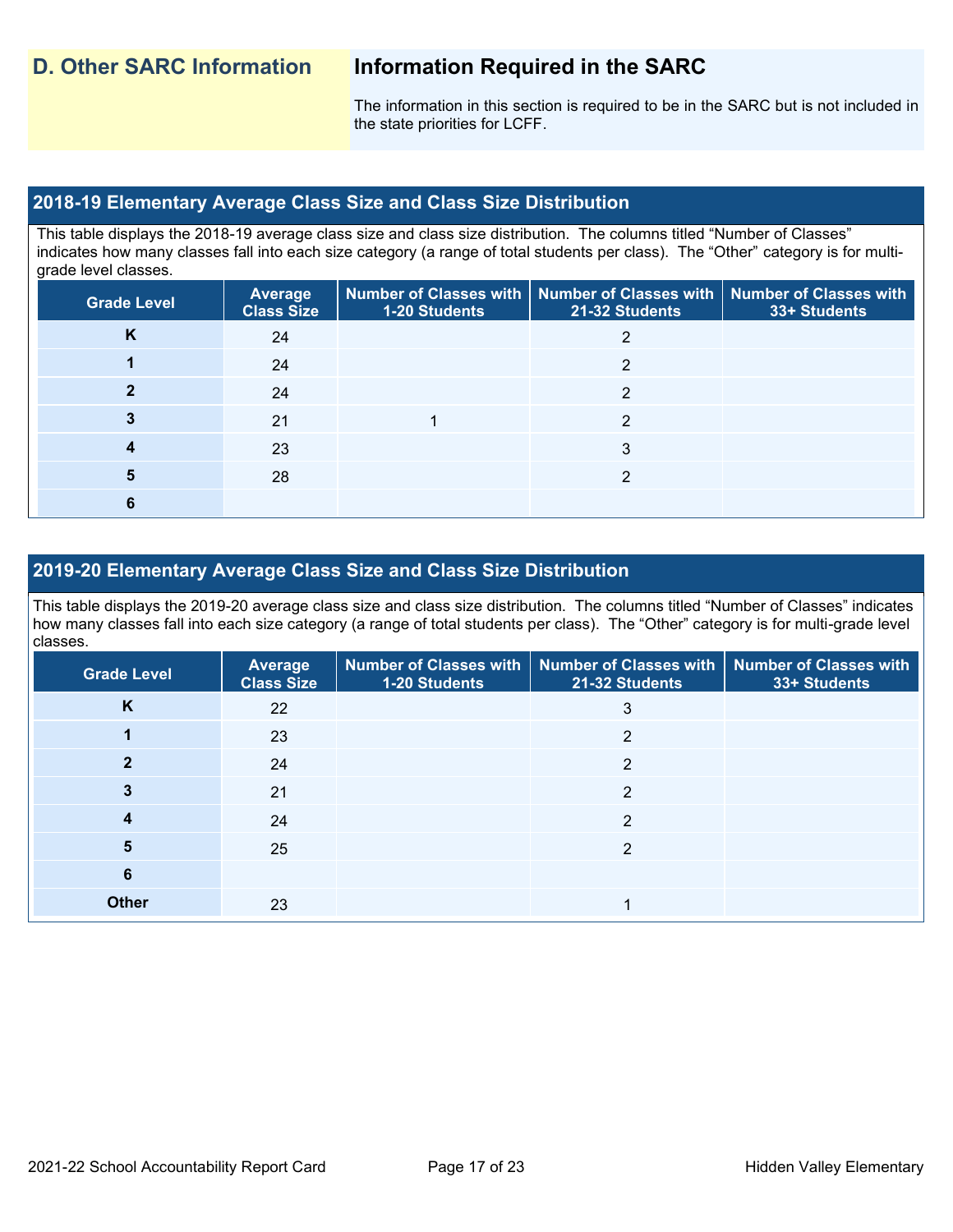# **2020-21 Elementary Average Class Size and Class Size Distribution**

This table displays the 2020-21 average class size and class size distribution. The columns titled "Number of Classes" indicates how many classes fall into each size category (a range of total students per class). The "Other" category is for multi-grade level classes.

| <b>Grade Level</b> | <b>Average</b><br><b>Class Size</b> | <b>1-20 Students</b> | Number of Classes with   Number of Classes with   Number of Classes with<br>21-32 Students | 33+ Students |
|--------------------|-------------------------------------|----------------------|--------------------------------------------------------------------------------------------|--------------|
| K                  | 18                                  |                      |                                                                                            |              |
|                    | 22                                  |                      | ◠                                                                                          |              |
|                    | 21                                  |                      | っ                                                                                          |              |
|                    | 21                                  |                      |                                                                                            |              |
|                    | 18                                  | ◠                    |                                                                                            |              |
| 5                  | 28                                  |                      | っ                                                                                          |              |
|                    |                                     |                      |                                                                                            |              |

# **2020-21 Ratio of Pupils to Academic Counselor**

This table displays the ratio of pupils to Academic Counselor. One full time equivalent (FTE) equals one staff member working full time; one FTE could also represent two staff members who each work 50 percent of full time.

| <b>Title</b>                        | <b>Ratio</b> |
|-------------------------------------|--------------|
| <b>Pupils to Academic Counselor</b> |              |

# **2020-21 Student Support Services Staff**

This table displays the number of FTE support staff assigned to this school. One full time equivalent (FTE) equals one staff member working full time; one FTE could also represent two staff members who each work 50 percent of full time.

| <b>Title</b>                                                         | <b>Number of FTE Assigned to School</b> |
|----------------------------------------------------------------------|-----------------------------------------|
| <b>Counselor (Academic, Social/Behavioral or Career Development)</b> | $\mathbf 0$                             |
| Library Media Teacher (Librarian)                                    | $\Omega$                                |
| <b>Library Media Services Staff (Paraprofessional)</b>               | $\Omega$                                |
| <b>Psychologist</b>                                                  | 0.5                                     |
| <b>Social Worker</b>                                                 | $\Omega$                                |
| <b>Speech/Language/Hearing Specialist</b>                            | $\Omega$                                |
| <b>Resource Specialist (non-teaching)</b>                            | $\Omega$                                |
| Other                                                                | 0.1                                     |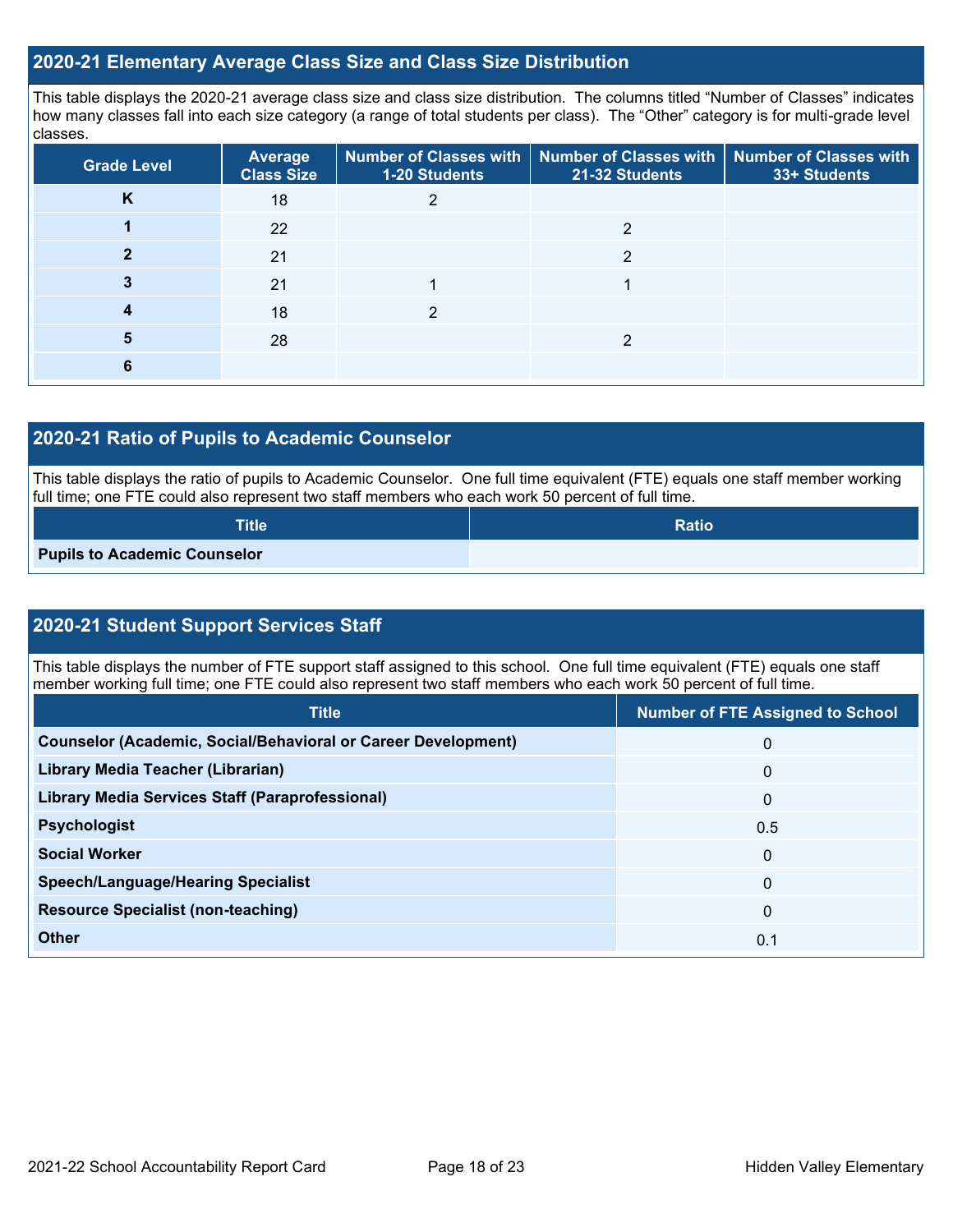# **2019-20 Expenditures Per Pupil and School Site Teacher Salaries**

This table displays the 2019-20 expenditures per pupil and average teach salary for this school. Cells with N/A values do not require data.

| Level                                                | <b>Total</b><br><b>Expenditures</b><br><b>Per Pupil</b> | <b>Expenditures</b><br><b>Per Pupil</b><br>(Restricted) | <b>Expenditures</b><br><b>Per Pupil</b><br>(Unrestricted) | <b>Average</b><br><b>Teacher</b><br><b>Salary</b> |
|------------------------------------------------------|---------------------------------------------------------|---------------------------------------------------------|-----------------------------------------------------------|---------------------------------------------------|
| <b>School Site</b>                                   | \$11,412.88                                             | \$4,705.59                                              | \$6,885.38                                                | \$72,448                                          |
| <b>District</b>                                      | N/A                                                     | N/A                                                     | \$6,639.24                                                | \$77,369                                          |
| <b>Percent Difference - School Site and District</b> | N/A                                                     | N/A                                                     | 3.6                                                       | $-6.6$                                            |
| <b>State</b>                                         |                                                         |                                                         | \$8.444                                                   | \$82,431                                          |
| <b>Percent Difference - School Site and State</b>    | N/A                                                     | N/A                                                     | $-20.3$                                                   | $-12.9$                                           |

# **2020-21 Types of Services Funded**

The Local Control Accountability Plan (LCAP) approved by the Board of Education trustees has provided additional supports at Hidden Valley Elementary School. Title II funds support professional growth and development. State and Federal funds ensure that all students identified with a disability receive a Free and Appropriate Public Education. In addition, the school receives Federal Title III funds to support interventions for students that are English Language Learners.

# **2019-20 Teacher and Administrative Salaries**

This table displays the 2019-20 Teacher and Administrative salaries. For detailed information on salaries, see the CDE Certification Salaries & Benefits web page at [http://www.cde.ca.gov/ds/fd/cs/.](http://www.cde.ca.gov/ds/fd/cs/)

| Category                                             | <b>District</b><br><b>Amount</b> | <b>State Average</b><br>for Districts<br>in Same Category |
|------------------------------------------------------|----------------------------------|-----------------------------------------------------------|
| <b>Beginning Teacher Salary</b>                      | \$54,589                         | \$51,450                                                  |
| <b>Mid-Range Teacher Salary</b>                      | \$80,963                         | \$80,263                                                  |
| <b>Highest Teacher Salary</b>                        | \$101,308                        | \$101,012                                                 |
| <b>Average Principal Salary (Elementary)</b>         | \$139,229                        | \$128,082                                                 |
| <b>Average Principal Salary (Middle)</b>             | \$145,926                        | \$132,453                                                 |
| <b>Average Principal Salary (High)</b>               | \$0                              | \$134,792                                                 |
| <b>Superintendent Salary</b>                         | \$238,276                        | \$197,968                                                 |
| <b>Percent of Budget for Teacher Salaries</b>        | 35%                              | 34%                                                       |
| <b>Percent of Budget for Administrative Salaries</b> | 8%                               | 6%                                                        |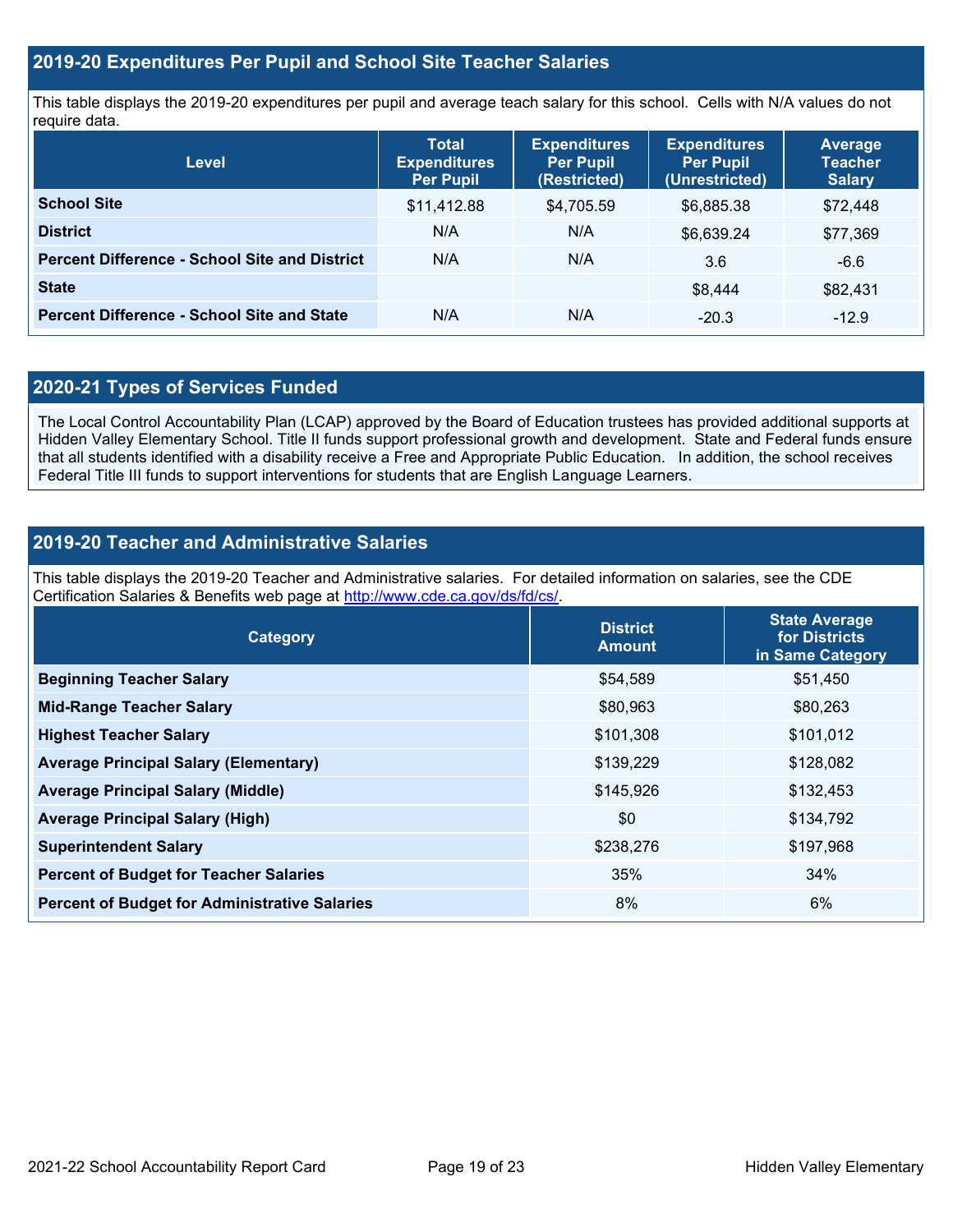# **Professional Development**

Our professional development plan is designed to support our LCAP goal areas: **Equity Wellness** Multi-tiered Systems of Support The Ross Valley School District has three certificated professional development days each year: August 12th: Teachers engaged in two different sessions in the morning, one with Equity Consultant Deborah McKnight on bringing our equity work closer to the classroom and another with Social-Emotional Learning Expert Sam Drazin on supporting students in the CASEL competencies. The afternoon was spent at sites preparing to launch full in-person instruction. October 11th: This day took the form of a mini-conference with a selection of offerings aligned with our LCAP Equity, MTSS, and Wellness goals. These sessions included: A Deeper Dive into Equity Work Science of Reading On-Demand Writing and Strategy Groups Designing Effective Block Periods Staff and Student wellness Understanding Sensory Integration and the Role of Self-regulation Tools in the Classroom January 3rd: This was a site-based professional development day focused on the implementation of our District Racial Equity Plan actions. District-wide PD is supported and deepened through site-based work and the efforts of our site principals and district coaches (technology, literacy, district leadership team). The bulk of our Wednesday Professional Development this year was focused on the implementation of our Social Justice Book Bundles. This table displays the number of school days dedicated to staff development and continuous improvement. **Subject 2019-20 2020-21 2021-22 Number of school days dedicated to Staff Development and Continuous Improvement**  $\frac{3}{3}$  3

# **Ross Valley Elementary School District 2020-21 Local Accountability Report Card (LARC) Addendum**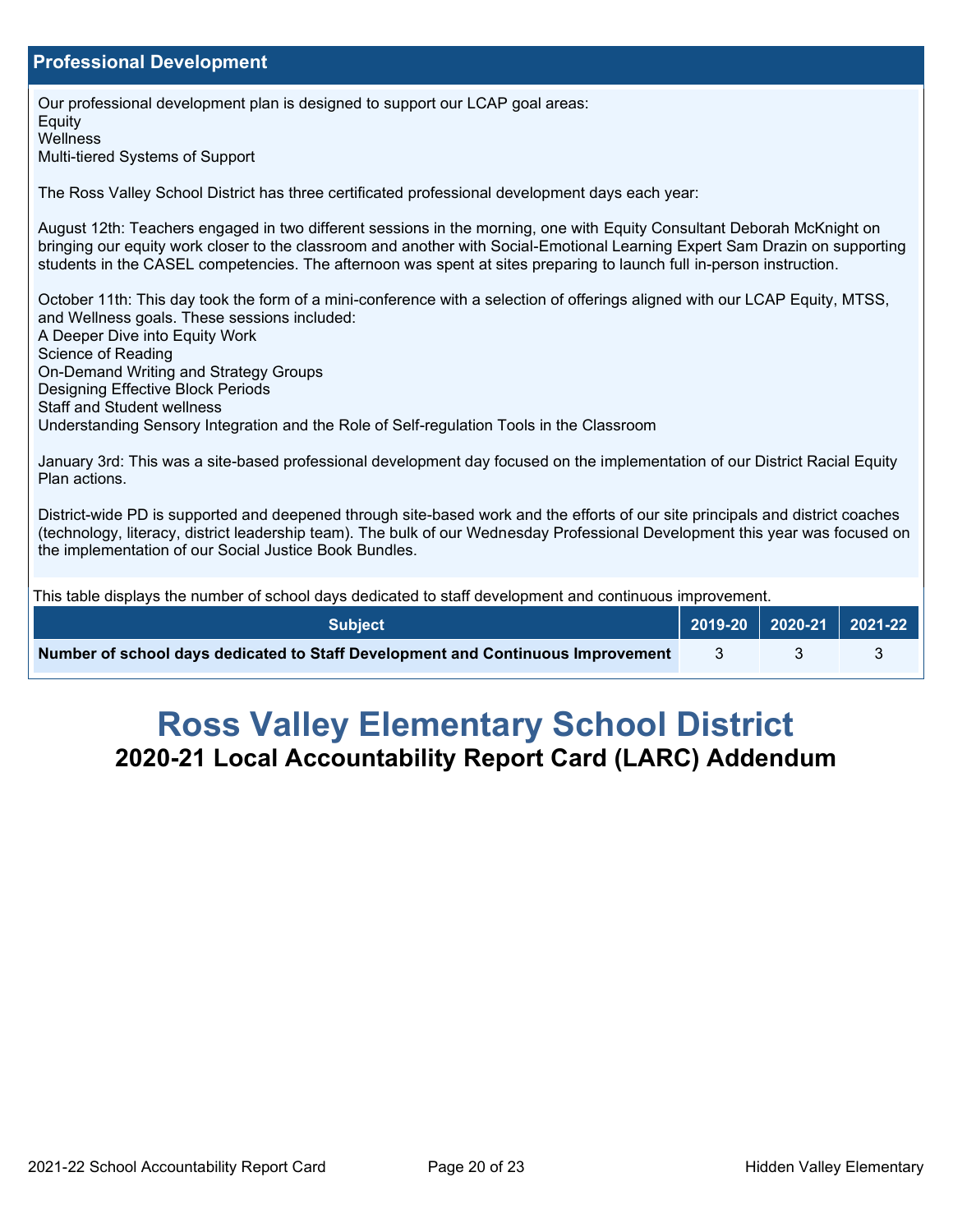# **Local Accountability Report Card (LARC) Addendum**

**2020-21 Local Accountability Report Card (LARC) Addendum Overview**



On July 14, 2021, the California State Board of Education (SBE) determined that the California Department of Education (CDE) will use the SARC as the mechanism to conduct a one-time data collection of the LEA-level aggregate test results of all school's local assessments administered during the 2020–2021 school year in order to meet the federal Every Students Succeeds Act (ESSA) reporting requirement for the Local Educational Agency Accountability Report Cards (LARCs).

Each local educational agency (LEA) is responsible for preparing and posting their annual LARC in accordance with the federal ESSA. As a courtesy, the CDE prepares and posts the LARCs on behalf of all LEAs.

Only for the 2020–2021 school year and the 2020–2021 LARCs, LEAs are required to report their aggregate local assessments test results at the LEA-level to the CDE by populating the tables below via the SARC. These data will be used to meet the LEAs' federal requirement for their LARCs. Note that it is the responsibility of the school and LEA to ensure that all student privacy and suppression rules are in place when reporting data in Tables 3 and 4 in the Addendum, as applicable.

The tables below are not part of the SBE approved 2020–2021 SARC template but rather are the mechanism by which these required data will be collected from LEAs.

For purposes of the LARC and the following tables, an LEA is defined as a school district, a county office of education, or a direct funded charter school.

| <b>2021-22 District Contact Information</b> |                                        |  |  |  |
|---------------------------------------------|----------------------------------------|--|--|--|
| <b>District Name</b>                        | Ross Valley Elementary School District |  |  |  |
| <b>Phone Number</b>                         | (415) 454-2162                         |  |  |  |
| Superintendent                              | Marci Trahan                           |  |  |  |
| <b>Email Address</b>                        | superintendent@rossvalleyschools.org   |  |  |  |
| <b>District Website Address</b>             | www.rossvalleyschools.org              |  |  |  |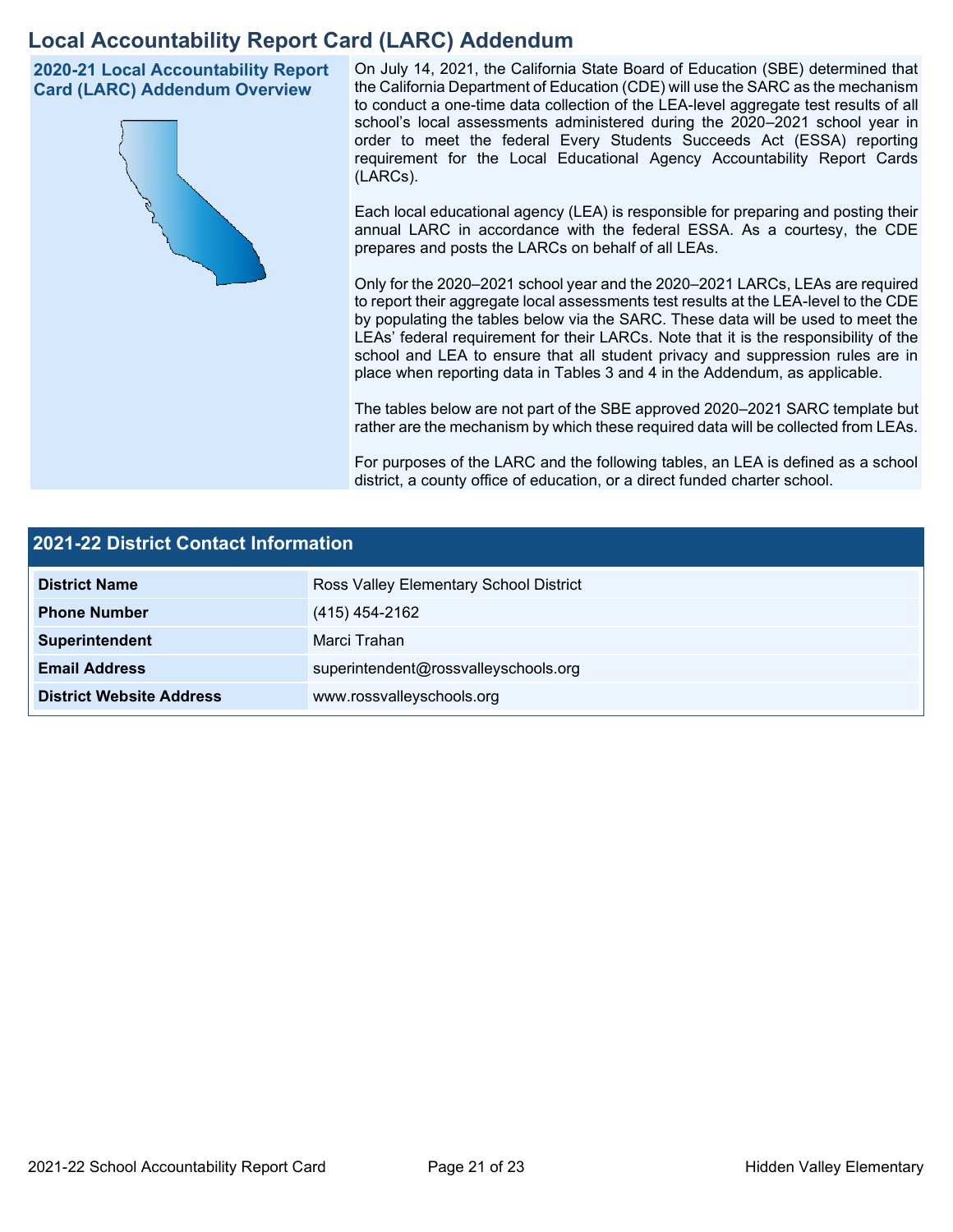# **2020-21 CAASPP Test Results in ELA by Student Group**

This table displays CAASPP test results in ELA by student group for students grades three through eight and grade eleven taking and completing a state-administered assessment. The CDE will populate this table for schools in cases where the school administered the CAASPP assessment. In cases where the school administered a local assessment instead of CAASPP, the CDE will populate this table with "NT" values, meaning this school did not test students using the CAASPP. See the local assessment(s) table for more information.

| <b>CAASPP</b><br><b>Student Groups</b>               | <b>CAASPP</b><br><b>Total</b><br><b>Enrollment</b> | <b>CAASPP</b><br><b>Number</b><br><b>Tested</b> | <b>CAASPP</b><br><b>Percent</b><br><b>Tested</b> | <b>CAASPP</b><br><b>Percent</b><br><b>Not Tested</b> | <b>CAASPP</b><br><b>Percent</b><br><b>Met or</b><br><b>Exceeded</b> |
|------------------------------------------------------|----------------------------------------------------|-------------------------------------------------|--------------------------------------------------|------------------------------------------------------|---------------------------------------------------------------------|
| <b>All Students</b>                                  | 1239                                               | 1165                                            | 94.03                                            | 5.97                                                 | 71.13                                                               |
| <b>Female</b>                                        | 626                                                | 586                                             | 93.61                                            | 6.39                                                 | 75.90                                                               |
| <b>Male</b>                                          | 609                                                | 577                                             | 94.75                                            | 5.25                                                 | 66.20                                                               |
| American Indian or Alaska Native                     | --                                                 | $\overline{\phantom{m}}$                        | --                                               | --                                                   | --                                                                  |
| <b>Asian</b>                                         | 31                                                 | 30                                              | 96.77                                            | 3.23                                                 | 76.67                                                               |
| <b>Black or African American</b>                     | 12                                                 | 12                                              | 100.00                                           | 0.00                                                 | 33.33                                                               |
| <b>Filipino</b>                                      | --                                                 | $\overline{\phantom{a}}$                        |                                                  |                                                      |                                                                     |
| <b>Hispanic or Latino</b>                            | 159                                                | 141                                             | 88.68                                            | 11.32                                                | 51.77                                                               |
| <b>Native Hawaiian or Pacific Islander</b>           | --                                                 | $\overline{\phantom{m}}$                        | --                                               | $\overline{\phantom{a}}$                             | --                                                                  |
| <b>Two or More Races</b>                             | 80                                                 | 75                                              | 93.75                                            | 6.25                                                 | 77.33                                                               |
| <b>White</b>                                         | 947                                                | 898                                             | 94.83                                            | 5.17                                                 | 74.02                                                               |
| <b>English Learners</b>                              | 49                                                 | 43                                              | 87.76                                            | 12.24                                                | 9.30                                                                |
| <b>Foster Youth</b>                                  | $\qquad \qquad -$                                  | --                                              | --                                               |                                                      | --                                                                  |
| <b>Homeless</b>                                      | --                                                 | $\overline{\phantom{a}}$                        | --                                               | $\overline{\phantom{a}}$                             | --                                                                  |
| <b>Military</b>                                      | $\Omega$                                           | $\mathbf 0$                                     | $\mathbf 0$                                      | 0                                                    | 0                                                                   |
| <b>Socioeconomically Disadvantaged</b>               | 153                                                | 134                                             | 87.58                                            | 12.42                                                | 39.55                                                               |
| <b>Students Receiving Migrant Education Services</b> | $\Omega$                                           | $\mathbf 0$                                     | $\Omega$                                         | $\Omega$                                             | $\mathbf 0$                                                         |
| <b>Students with Disabilities</b>                    | 159                                                | 136                                             | 85.53                                            | 14.47                                                | 26.67                                                               |